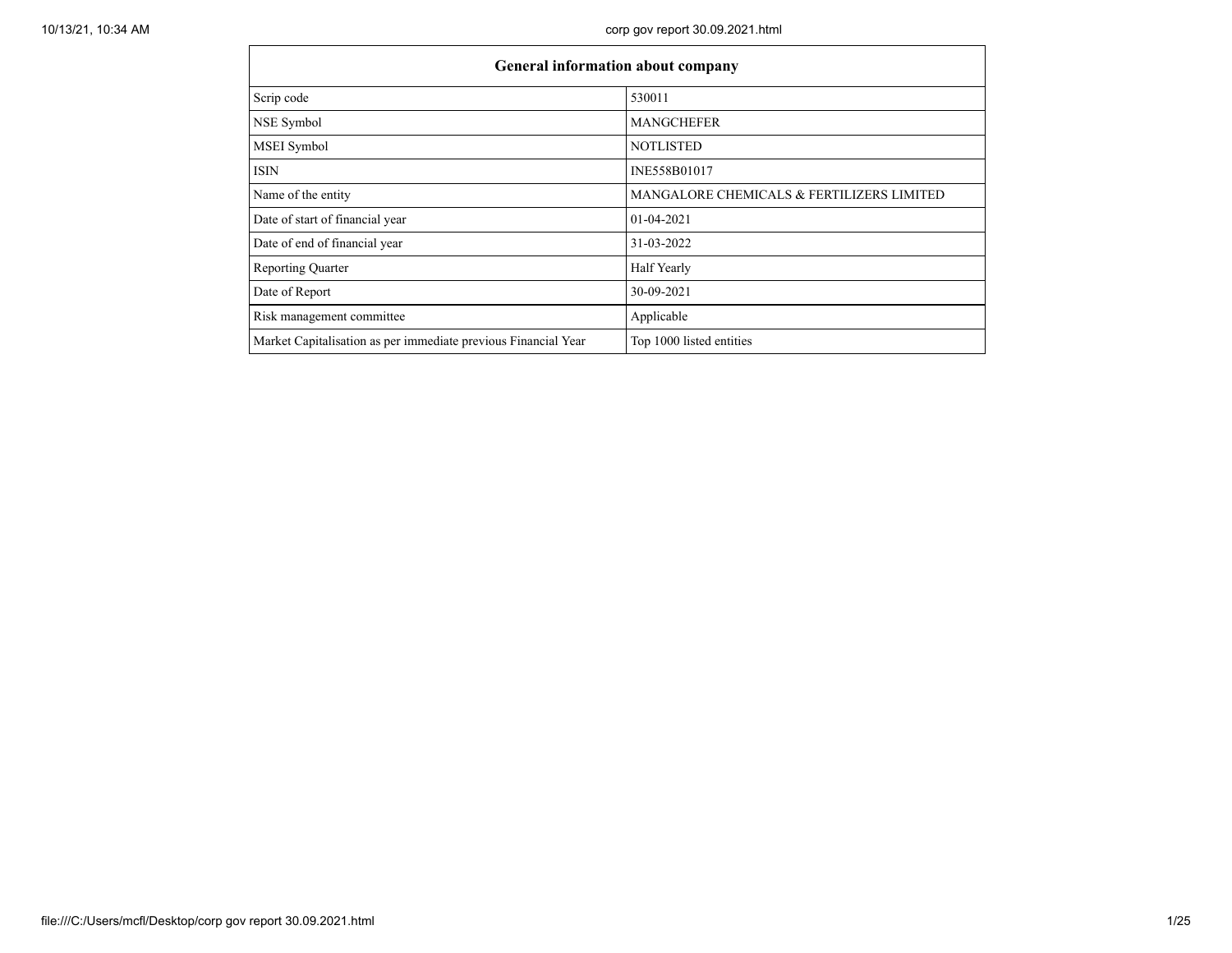|                                                                                                                                                                                                                                                                                                                                                                                                                                                                                                                                                                                                                                                                                                                                                                                                                                          |        |                                                                      |            |          |                                                       |                                                                                                                                                                          |                                                                                                                                                                                                            |                                      |                            | <b>Annexure I</b> |                                                     |            |                  |                |   |              |                |              |  |  |
|------------------------------------------------------------------------------------------------------------------------------------------------------------------------------------------------------------------------------------------------------------------------------------------------------------------------------------------------------------------------------------------------------------------------------------------------------------------------------------------------------------------------------------------------------------------------------------------------------------------------------------------------------------------------------------------------------------------------------------------------------------------------------------------------------------------------------------------|--------|----------------------------------------------------------------------|------------|----------|-------------------------------------------------------|--------------------------------------------------------------------------------------------------------------------------------------------------------------------------|------------------------------------------------------------------------------------------------------------------------------------------------------------------------------------------------------------|--------------------------------------|----------------------------|-------------------|-----------------------------------------------------|------------|------------------|----------------|---|--------------|----------------|--------------|--|--|
|                                                                                                                                                                                                                                                                                                                                                                                                                                                                                                                                                                                                                                                                                                                                                                                                                                          |        | Annexure I to be submitted by listed entity on quarterly basis       |            |          |                                                       |                                                                                                                                                                          |                                                                                                                                                                                                            |                                      |                            |                   |                                                     |            |                  |                |   |              |                |              |  |  |
|                                                                                                                                                                                                                                                                                                                                                                                                                                                                                                                                                                                                                                                                                                                                                                                                                                          |        | I. Composition of Board of Directors                                 |            |          |                                                       |                                                                                                                                                                          |                                                                                                                                                                                                            |                                      |                            |                   |                                                     |            |                  |                |   |              |                |              |  |  |
|                                                                                                                                                                                                                                                                                                                                                                                                                                                                                                                                                                                                                                                                                                                                                                                                                                          |        | Disclosure of notes on composition of board of directors explanatory |            |          |                                                       |                                                                                                                                                                          |                                                                                                                                                                                                            |                                      |                            |                   |                                                     |            |                  |                |   |              |                |              |  |  |
|                                                                                                                                                                                                                                                                                                                                                                                                                                                                                                                                                                                                                                                                                                                                                                                                                                          |        |                                                                      |            |          |                                                       |                                                                                                                                                                          |                                                                                                                                                                                                            |                                      |                            |                   | Whether the listed entity has a Regular Chairperson |            |                  | Yes            |   |              |                |              |  |  |
|                                                                                                                                                                                                                                                                                                                                                                                                                                                                                                                                                                                                                                                                                                                                                                                                                                          |        |                                                                      |            |          |                                                       |                                                                                                                                                                          |                                                                                                                                                                                                            |                                      |                            |                   | Whether Chairperson is related to MD or CEO         |            |                  | N <sub>o</sub> |   |              |                |              |  |  |
| No of<br>Independent<br>No of<br>Directorship<br>Directorship<br>Whether<br>in listed<br>in listed<br>special<br>entities<br>Tenure<br>entities<br>Title<br>resolution<br>Date of<br><b>Initial Date</b><br>including<br>including<br>Date<br>of<br>(Mr)<br>Category 3<br>passed?<br>passing<br>Date of Re-<br>Date of<br>Name of the<br>Category 2<br>Category 1<br>PAN<br>DIN<br>this listed<br>Sr<br>this listed<br>of<br>of<br>director<br>of directors<br>of directors<br>$\overline{1}$<br>special<br>cessation<br>Director<br>of directors<br>Refer Reg.<br>appointment<br>Birth<br>appointment<br>entity (Refer<br>entity<br>(in<br>$17(1A)$ of<br>Ms)<br>resolution<br>Regulation<br>(Refer<br>months)<br>Listing<br>$17A$ of<br>Regulation<br>Regulations]<br>$17A(1)$ of<br>Listing<br>Regulations)<br>Listing<br>Regulations |        |                                                                      |            |          |                                                       | Number of<br>memberships<br>in Audit/<br>Stakeholder<br>Committee(s)<br>including this<br>listed entity<br>(Refer<br>Regulation<br>$26(1)$ of<br>Listing<br>Regulations) | No of post<br>of<br>Chairperson<br>in Audit/<br>Stakeholder<br>Committee<br>held in listed<br>entities<br>including<br>this listed<br>entity (Refer<br>Regulation<br>$26(1)$ of<br>Listing<br>Regulations) | Notes for<br>not<br>providing<br>PAN | Note:<br>nc<br>provi<br>DI |                   |                                                     |            |                  |                |   |              |                |              |  |  |
|                                                                                                                                                                                                                                                                                                                                                                                                                                                                                                                                                                                                                                                                                                                                                                                                                                          | Mr     | <b>AKSHAY</b><br><b>PODDAR</b>                                       | AFUPP0096C | 00008686 | Non-<br>Executive -<br>Non<br>Independent<br>Director | Chairperson<br>related to<br>Promoter                                                                                                                                    |                                                                                                                                                                                                            | $20 -$<br>$07 -$<br>1976             | NA                         |                   | 29-09-2015                                          |            |                  |                | 6 | $\mathbf{0}$ | 3              |              |  |  |
| 2 <sup>1</sup>                                                                                                                                                                                                                                                                                                                                                                                                                                                                                                                                                                                                                                                                                                                                                                                                                           | Mr     | N SURESH<br><b>KRISHNAN</b>                                          | AALPK2725K | 00021965 | Non-<br>Executive -<br>Non<br>Independent<br>Director | Not<br>Applicable                                                                                                                                                        |                                                                                                                                                                                                            | $03 -$<br>$06 -$<br>1964             | NA                         |                   | 29-09-2015                                          |            | $16-09-$<br>2021 |                |   | $\mathbf{0}$ | $\overline{2}$ |              |  |  |
|                                                                                                                                                                                                                                                                                                                                                                                                                                                                                                                                                                                                                                                                                                                                                                                                                                          | $3$ Mr | SHUBHABRATA<br><b>SAHA</b>                                           | AAAPS0423M | 03036747 | Executive<br>Director                                 | Not<br>Applicable                                                                                                                                                        | MD                                                                                                                                                                                                         | $22 -$<br>$12 -$<br>1967             | NA                         |                   | 16-09-2021                                          |            |                  |                |   | $\mathbf{0}$ |                | $\Omega$     |  |  |
| 4                                                                                                                                                                                                                                                                                                                                                                                                                                                                                                                                                                                                                                                                                                                                                                                                                                        | Mr     | <b>DA PRASANNA</b>                                                   | AAGPP4040F | 0025337  | Non-<br>Executive -<br>Independent<br>Director        | Not<br>Applicable                                                                                                                                                        | Shareholder<br>Director                                                                                                                                                                                    | $03 -$<br>$10-$<br>1948              | Yes                        | $16-09-$<br>2021  | 06-05-2016                                          | 06-05-2021 |                  | 65             |   | -1           | $\mathbf{3}$   | $\mathbf{1}$ |  |  |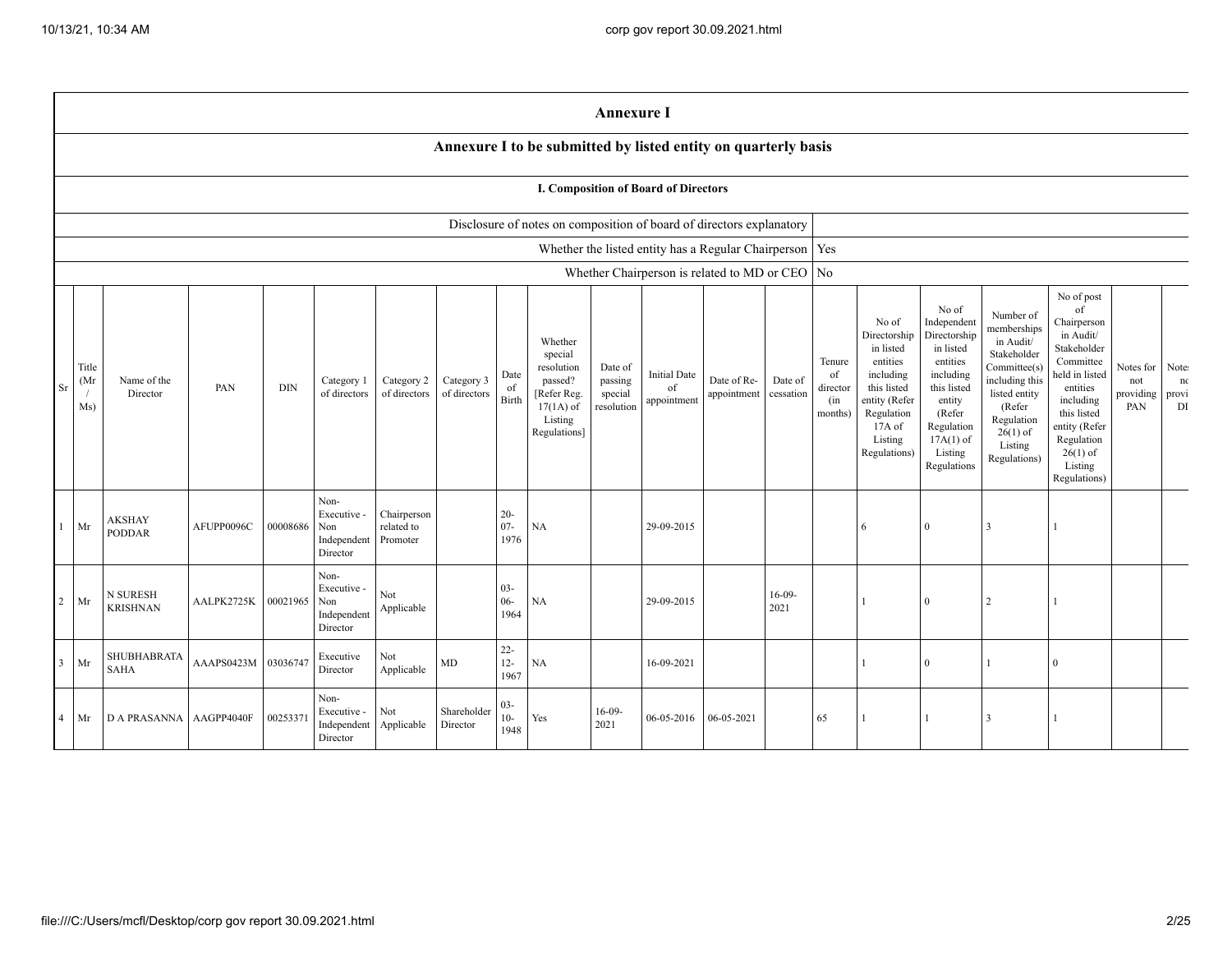|                |                      |                                     |            |            |                                                |                               |                            |                          | r. Composition of Doar a of Directors                                                                |                                             |                                          |                                      |         |                                            |                                                                                                                                                  |                                                                                                                                                                      |                                                                                                                                                                          |                                                                                                                             |
|----------------|----------------------|-------------------------------------|------------|------------|------------------------------------------------|-------------------------------|----------------------------|--------------------------|------------------------------------------------------------------------------------------------------|---------------------------------------------|------------------------------------------|--------------------------------------|---------|--------------------------------------------|--------------------------------------------------------------------------------------------------------------------------------------------------|----------------------------------------------------------------------------------------------------------------------------------------------------------------------|--------------------------------------------------------------------------------------------------------------------------------------------------------------------------|-----------------------------------------------------------------------------------------------------------------------------|
|                |                      |                                     |            |            |                                                |                               |                            |                          | Disclosure of notes on composition of board of directors explanatory                                 |                                             |                                          |                                      |         |                                            |                                                                                                                                                  |                                                                                                                                                                      |                                                                                                                                                                          |                                                                                                                             |
|                |                      |                                     |            |            |                                                |                               |                            |                          | Whether the listed entity has a Regular Chairperson                                                  |                                             |                                          |                                      |         |                                            |                                                                                                                                                  |                                                                                                                                                                      |                                                                                                                                                                          |                                                                                                                             |
| <b>Sr</b>      | Title<br>(Mr)<br>Ms) | Name of the<br>Director             | PAN        | <b>DIN</b> | Category 1<br>of directors                     | Category 2<br>of<br>directors | Category 3<br>of directors | Date<br>of<br>Birth      | Whether<br>special<br>resolution<br>passed?<br>[Refer Reg.<br>$17(1A)$ of<br>Listing<br>Regulations] | Date of<br>passing<br>special<br>resolution | <b>Initial Date</b><br>of<br>appointment | Date of Re-<br>appointment cessation | Date of | Tenure<br>of<br>director<br>(in<br>months) | No of<br>Directorship<br>in listed<br>entities<br>including<br>this listed<br>entity (Refer<br>Regulation<br>$17A$ of<br>Listing<br>Regulations) | No of<br>Independent<br>Directorship<br>in listed<br>entities<br>including<br>this listed<br>entity<br>(Refer<br>Regulation<br>$17A(1)$ of<br>Listing<br>Regulations | Number of<br>memberships<br>in Audit/<br>Stakeholder<br>Committee(s)<br>including this<br>listed entity<br>(Refer<br>Regulation<br>$26(1)$ of<br>Listing<br>Regulations) | No <sub>1</sub><br>Chai<br>$\ln t$<br><b>Stak</b><br>Con<br>held<br>en<br>incl<br>this<br>entity<br>Reg<br>26<br>Li<br>Regu |
| 5 <sup>1</sup> | Mr                   | K<br>PRABHAKAR<br><b>RAO</b>        | AALPR0847D | 00898513   | Executive<br>Director                          | Not<br>Applicable             |                            | $02 -$<br>$07 -$<br>1955 | NA                                                                                                   |                                             | 01-08-2017                               | 01-08-2020                           |         |                                            |                                                                                                                                                  | $\Omega$                                                                                                                                                             | $\Omega$                                                                                                                                                                 | $\Omega$                                                                                                                    |
| 6 <sup>1</sup> | Mrs                  | <b>RITA MENON</b>                   | AGBPM3708N | 0006471    | Non-<br>Executive -<br>Independent<br>Director | Not<br>Applicable             | Shareholder<br>Director    | $25 -$<br>$12 -$<br>1951 | NA                                                                                                   |                                             | 29-07-2017                               | 29-07-2020                           |         | 50                                         |                                                                                                                                                  | 2                                                                                                                                                                    | 5                                                                                                                                                                        | $\Omega$                                                                                                                    |
| $7$ Mr         |                      | <b>DIPANKAR</b><br><b>CHATTERJI</b> | ACLPC0912G | 00031256   | Non-<br>Executive -<br>Independent<br>Director | Not<br>Applicable             | Shareholder<br>Director    | $23 -$<br>$08 -$<br>1948 | NA                                                                                                   |                                             | 14-05-2019                               | 14-05-2019                           |         | 29                                         |                                                                                                                                                  |                                                                                                                                                                      | 6                                                                                                                                                                        |                                                                                                                             |

## **I. Composition of Board of Directors**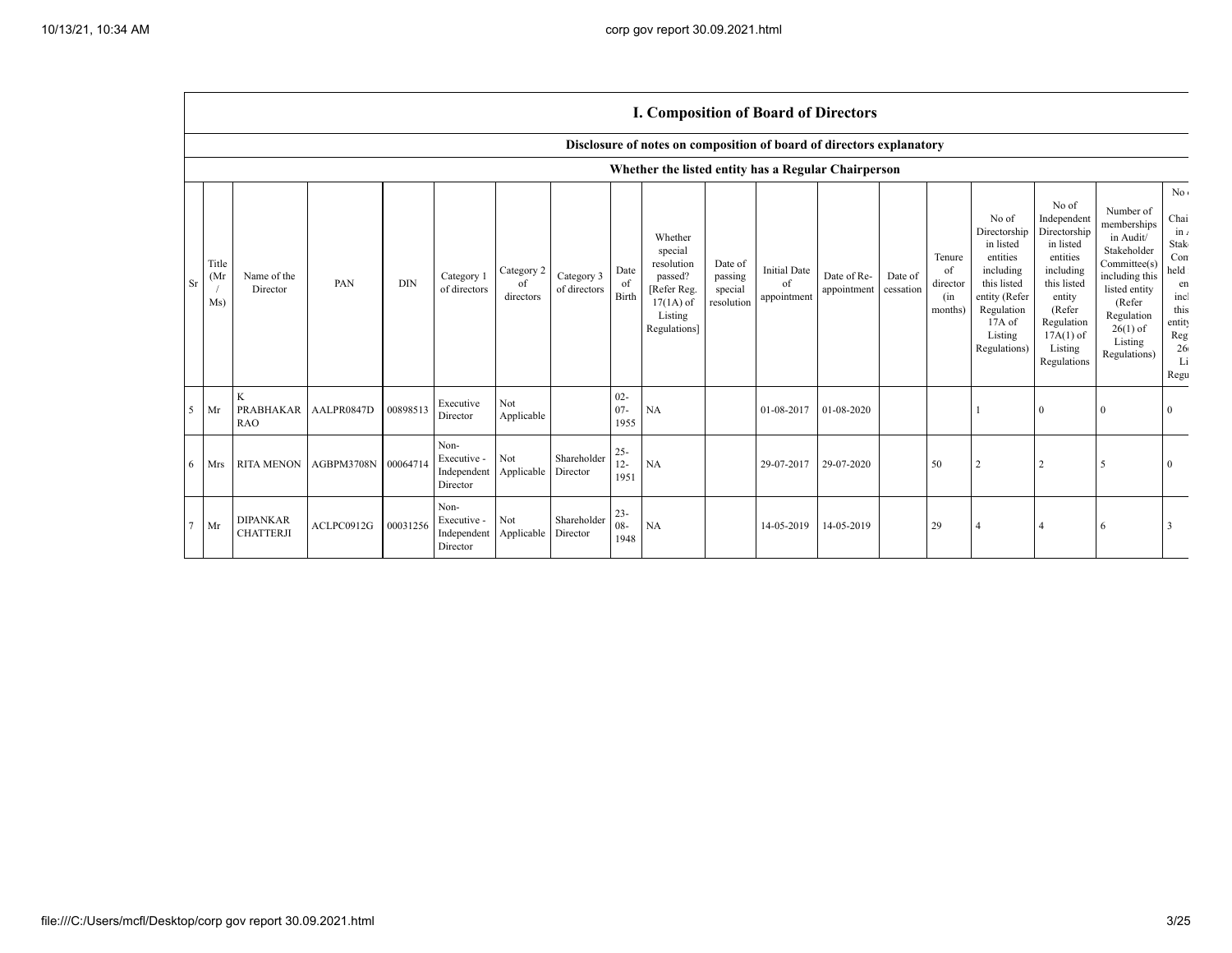|                | <b>Audit Committee Details</b>                                                                                                                                                           |                                     |                                         |             |                  |  |  |  |  |  |  |  |
|----------------|------------------------------------------------------------------------------------------------------------------------------------------------------------------------------------------|-------------------------------------|-----------------------------------------|-------------|------------------|--|--|--|--|--|--|--|
|                | Whether the Audit Committee has a Regular Chairperson<br><b>Yes</b>                                                                                                                      |                                     |                                         |             |                  |  |  |  |  |  |  |  |
| <b>Sr</b>      | Name of Committee<br><b>DIN</b><br>Category 2 of<br>Date of<br>Date of<br>Category 1 of directors<br><b>Remarks</b><br>directors<br>Cessation<br><b>Number</b><br>Appointment<br>members |                                     |                                         |             |                  |  |  |  |  |  |  |  |
|                | 00031256                                                                                                                                                                                 | <b>DIPANKAR</b><br><b>CHATTERJI</b> | Non-Executive - Independent<br>Director | Chairperson | 14-05-2019       |  |  |  |  |  |  |  |
| $\overline{2}$ | 00064714                                                                                                                                                                                 | <b>RITA MENON</b>                   | Non-Executive - Independent<br>Director | Member      | 14-05-2019       |  |  |  |  |  |  |  |
| 3              | 00253371                                                                                                                                                                                 | <b>DA PRASANNA</b>                  | Non-Executive - Independent<br>Director | Member      | $06 - 05 - 2016$ |  |  |  |  |  |  |  |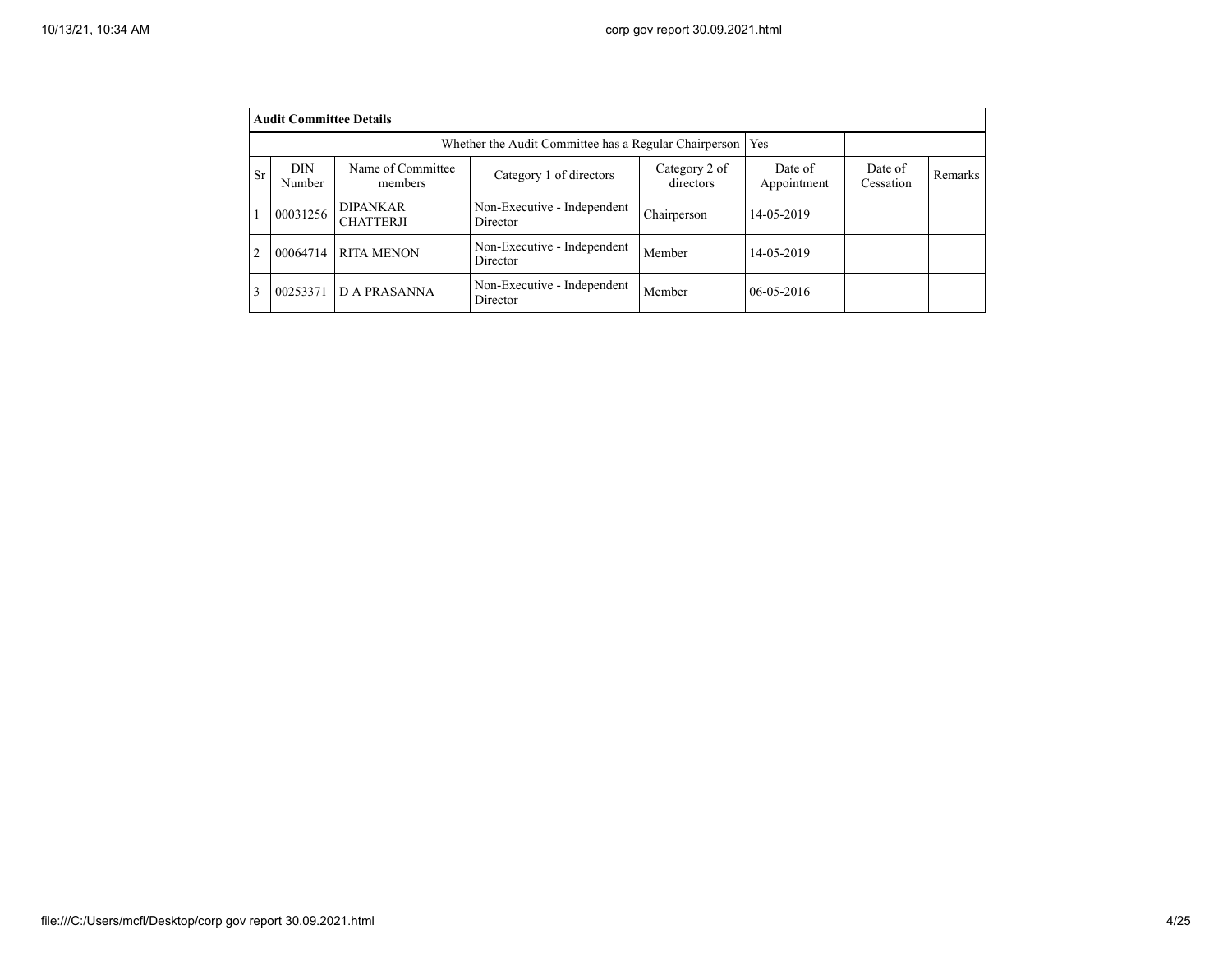|                | Nomination and remuneration committee                                       |                                     |                                                    |             |                  |  |  |  |  |  |  |
|----------------|-----------------------------------------------------------------------------|-------------------------------------|----------------------------------------------------|-------------|------------------|--|--|--|--|--|--|
|                | Whether the Nomination and remuneration committee has a Regular Chairperson |                                     |                                                    |             |                  |  |  |  |  |  |  |
| <b>Sr</b>      | <b>DIN</b><br>Number                                                        | Date of<br>Cessation                | Remarks                                            |             |                  |  |  |  |  |  |  |
|                | 00253371                                                                    | <b>DA PRASANNA</b>                  | Non-Executive - Independent<br>Director            | Chairperson | $06 - 05 - 2016$ |  |  |  |  |  |  |
| $\overline{2}$ | 00031256                                                                    | <b>DIPANKAR</b><br><b>CHATTERJI</b> | Non-Executive - Independent<br>Director            | Member      | 14-05-2019       |  |  |  |  |  |  |
| 3              |                                                                             | 00008686 AKSHAY PODDAR              | Non-Executive - Non<br><b>Independent Director</b> | Member      | 29-09-2020       |  |  |  |  |  |  |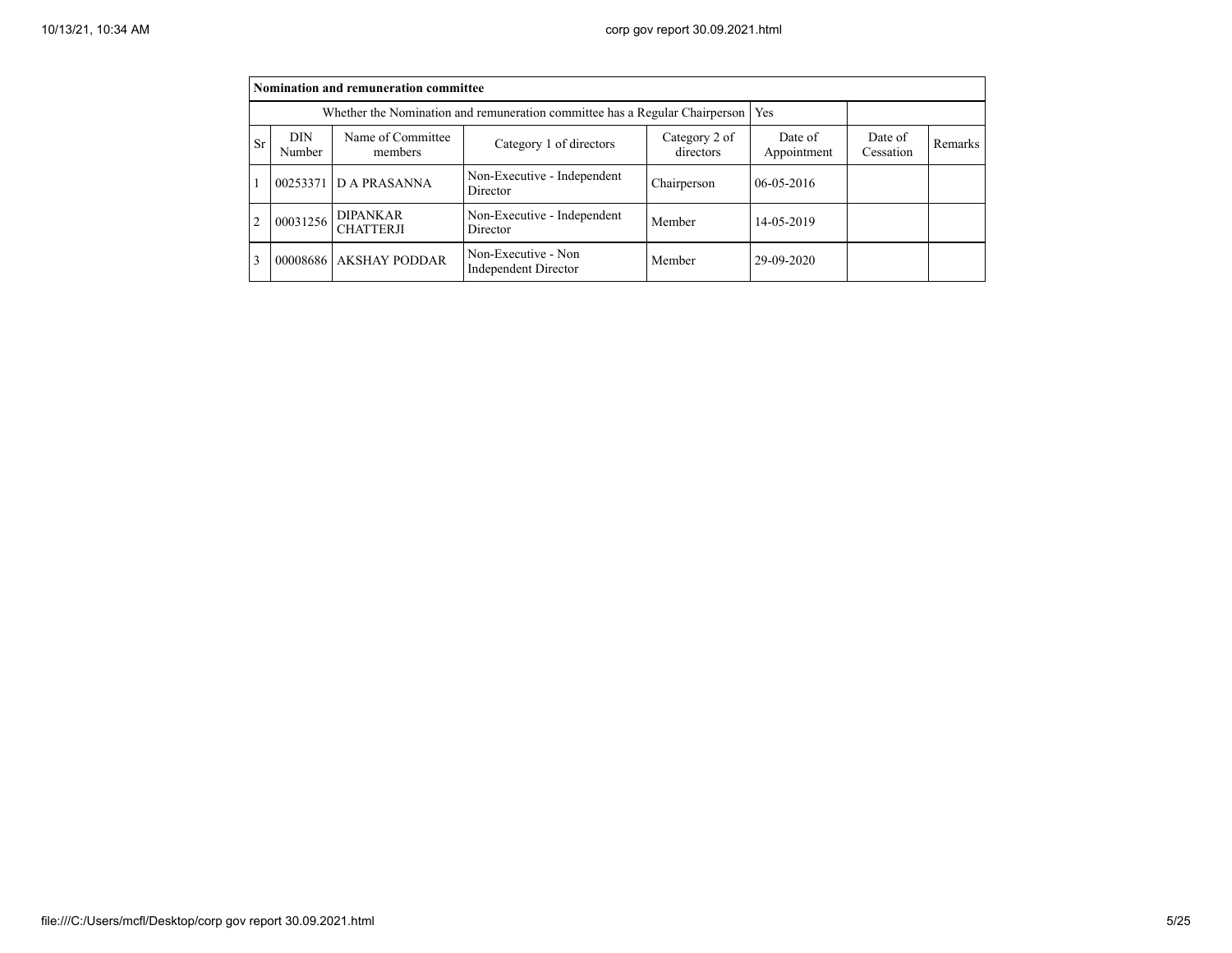|                                                                                                                 | <b>Stakeholders Relationship Committee</b>                                                                                              |                                     |                                         |                  |            |                              |         |  |  |  |  |  |
|-----------------------------------------------------------------------------------------------------------------|-----------------------------------------------------------------------------------------------------------------------------------------|-------------------------------------|-----------------------------------------|------------------|------------|------------------------------|---------|--|--|--|--|--|
|                                                                                                                 | Whether the Stakeholders Relationship Committee has a Regular Chairperson                                                               | Yes                                 |                                         |                  |            |                              |         |  |  |  |  |  |
| Sr                                                                                                              | Name of Committee<br><b>DIN</b><br>Category 2 of<br>Date of<br>Category 1 of directors<br>directors<br>Appointment<br>Number<br>members |                                     |                                         |                  |            |                              | Remarks |  |  |  |  |  |
|                                                                                                                 | Non-Executive - Independent<br>D A PRASANNA<br>00253371<br>Director                                                                     |                                     | Chairperson                             | $06 - 05 - 2016$ |            | Textual<br>Information $(1)$ |         |  |  |  |  |  |
| $\overline{2}$                                                                                                  | 00064714                                                                                                                                | <b>RITA MENON</b>                   | Non-Executive - Independent<br>Director | Member           | 14-05-2019 |                              |         |  |  |  |  |  |
| 3                                                                                                               | 00031256                                                                                                                                | <b>DIPANKAR</b><br><b>CHATTERJI</b> | Non-Executive - Independent<br>Director | Member           | 14-05-2019 | 16-09-2021                   |         |  |  |  |  |  |
| N SURESH<br>Non-Executive - Non<br>00021965<br>$\overline{4}$<br><b>KRISHNAN</b><br><b>Independent Director</b> |                                                                                                                                         |                                     | Member                                  | 19-10-2015       | 16-09-2021 |                              |         |  |  |  |  |  |
| 5                                                                                                               | 03036747                                                                                                                                | <b>SHUBHABRATA</b><br><b>SAHA</b>   | <b>Executive Director</b>               | Member           | 16-09-2021 |                              |         |  |  |  |  |  |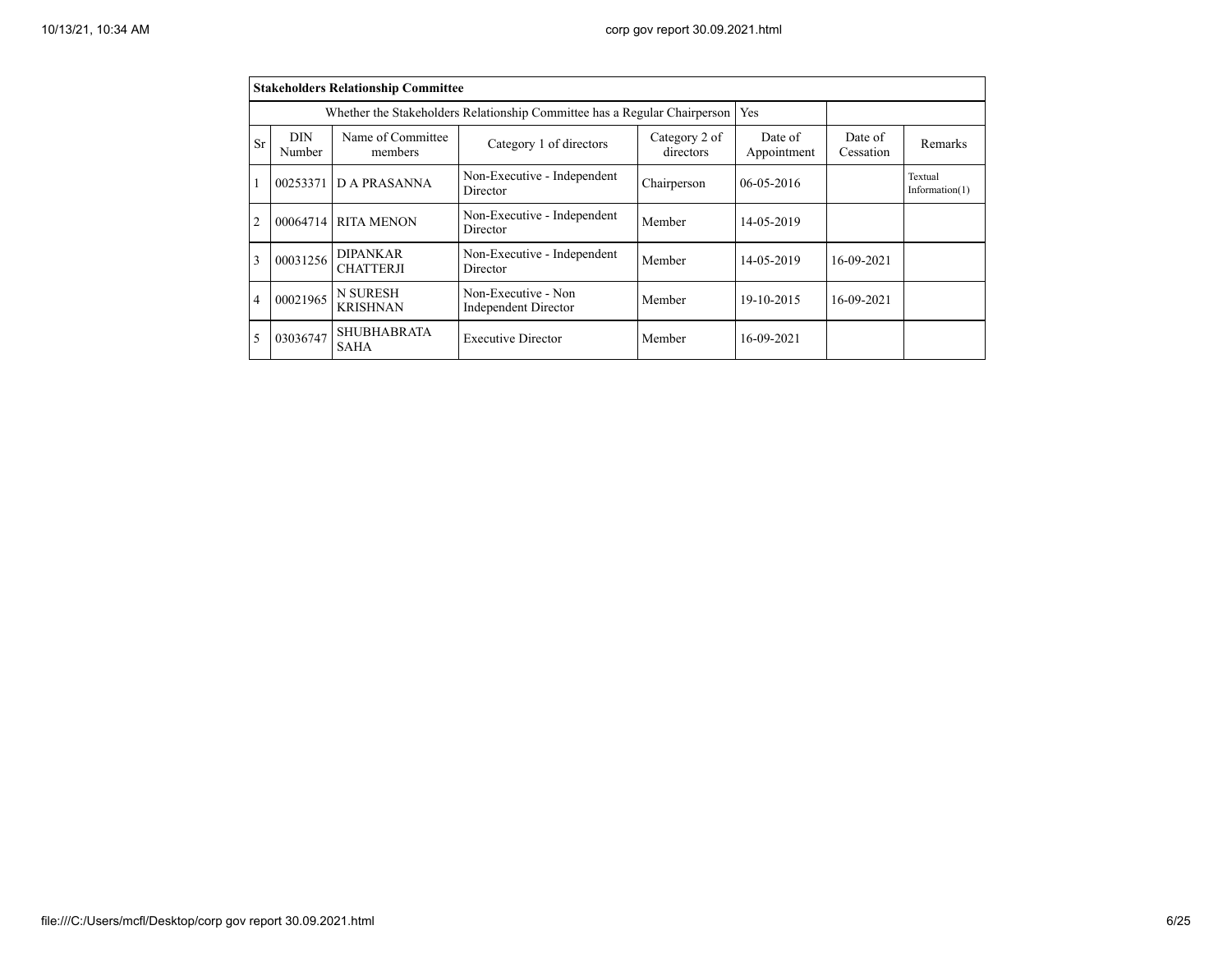|                           | <b>Sr Text Block</b>                                                                                                           |
|---------------------------|--------------------------------------------------------------------------------------------------------------------------------|
| Textual Information $(1)$ | Mr. D.A.Prasanna was appointed as a member of the committee on 06.05.2016 and designated as a<br>Chairperson w.e.f. 14.05.2019 |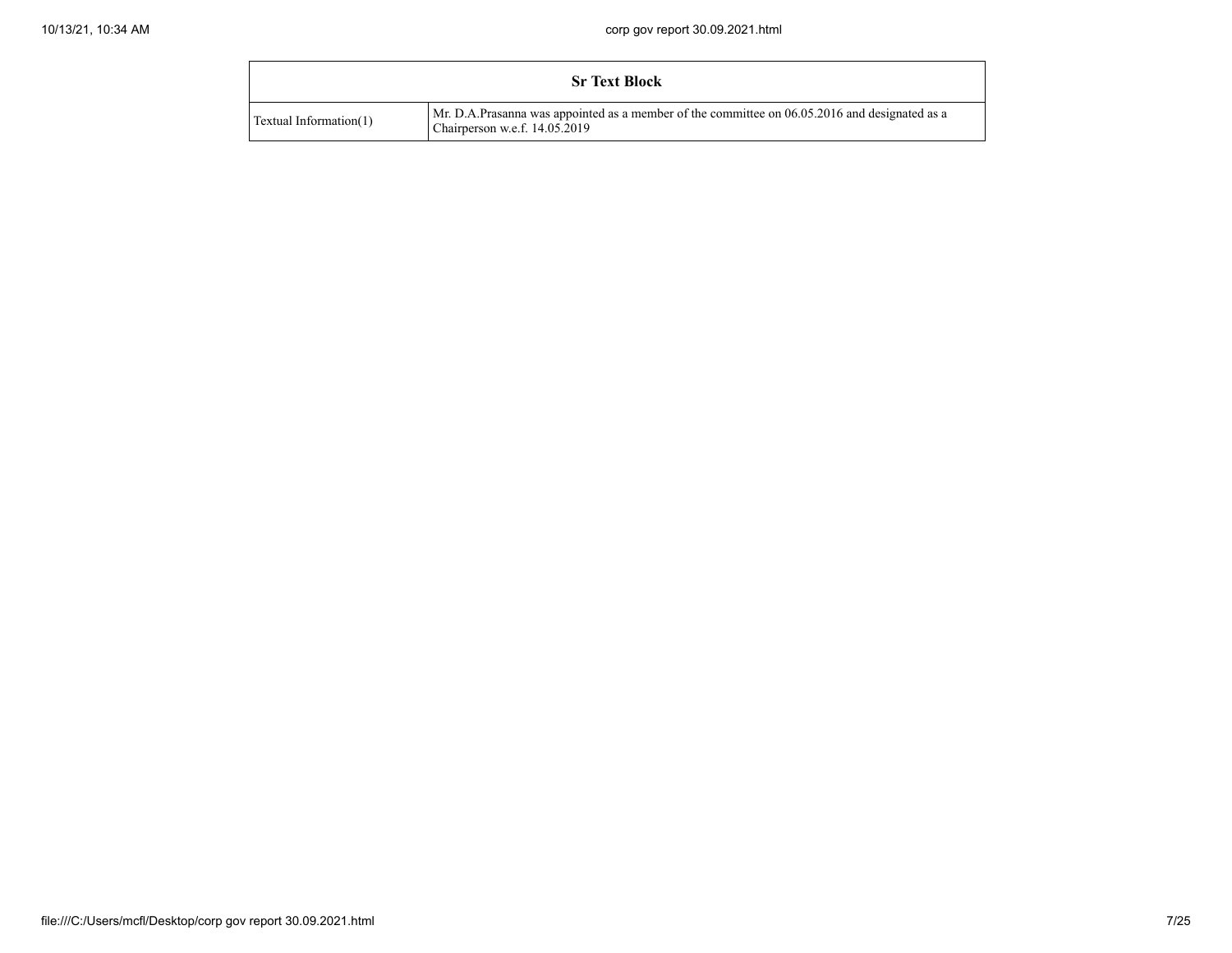|                | <b>Risk Management Committee</b> |                                                                 |                                          |                      |            |  |                              |  |  |  |  |
|----------------|----------------------------------|-----------------------------------------------------------------|------------------------------------------|----------------------|------------|--|------------------------------|--|--|--|--|
|                |                                  | Whether the Risk Management Committee has a Regular Chairperson | Yes                                      |                      |            |  |                              |  |  |  |  |
| <b>Sr</b>      | DIN<br>Number                    | Name of Committee<br>members                                    | Date of<br>Appointment                   | Date of<br>Cessation | Remarks    |  |                              |  |  |  |  |
|                | 00898513                         | K PRABHAKAR<br>RAO                                              | <b>Executive Director</b>                | Chairperson          | 22-03-2017 |  | Textual<br>Information $(1)$ |  |  |  |  |
| $\overline{2}$ | 00253371                         | <b>DA PRASANNA</b>                                              | Non-Executive - Independent<br>Director  | Member               | 22-03-2017 |  |                              |  |  |  |  |
| 3              | 99999999                         | T M<br><b>MURALIDHARAN</b>                                      | <b>CHIEF FINANCIAL</b><br><b>OFFICER</b> | Member               | 22-03-2017 |  |                              |  |  |  |  |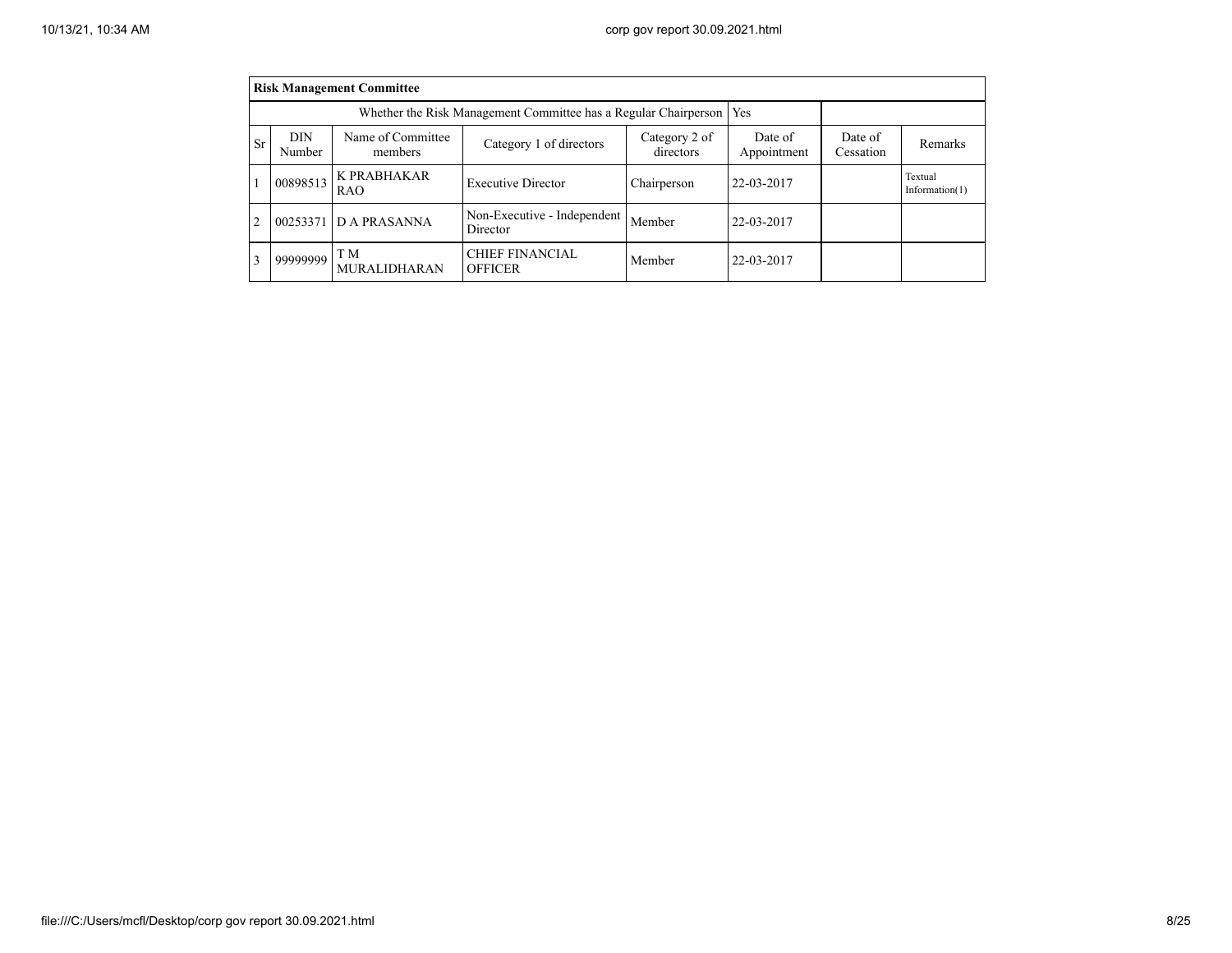|                        | <b>Sr Text Block</b>                                                                                                                |
|------------------------|-------------------------------------------------------------------------------------------------------------------------------------|
| Textual Information(1) | Mr. K Prabhakar Rao was appointed as a member of the committee on 22.03.2017 and designated as a<br>Chairperson w.e.f. $02.08.2021$ |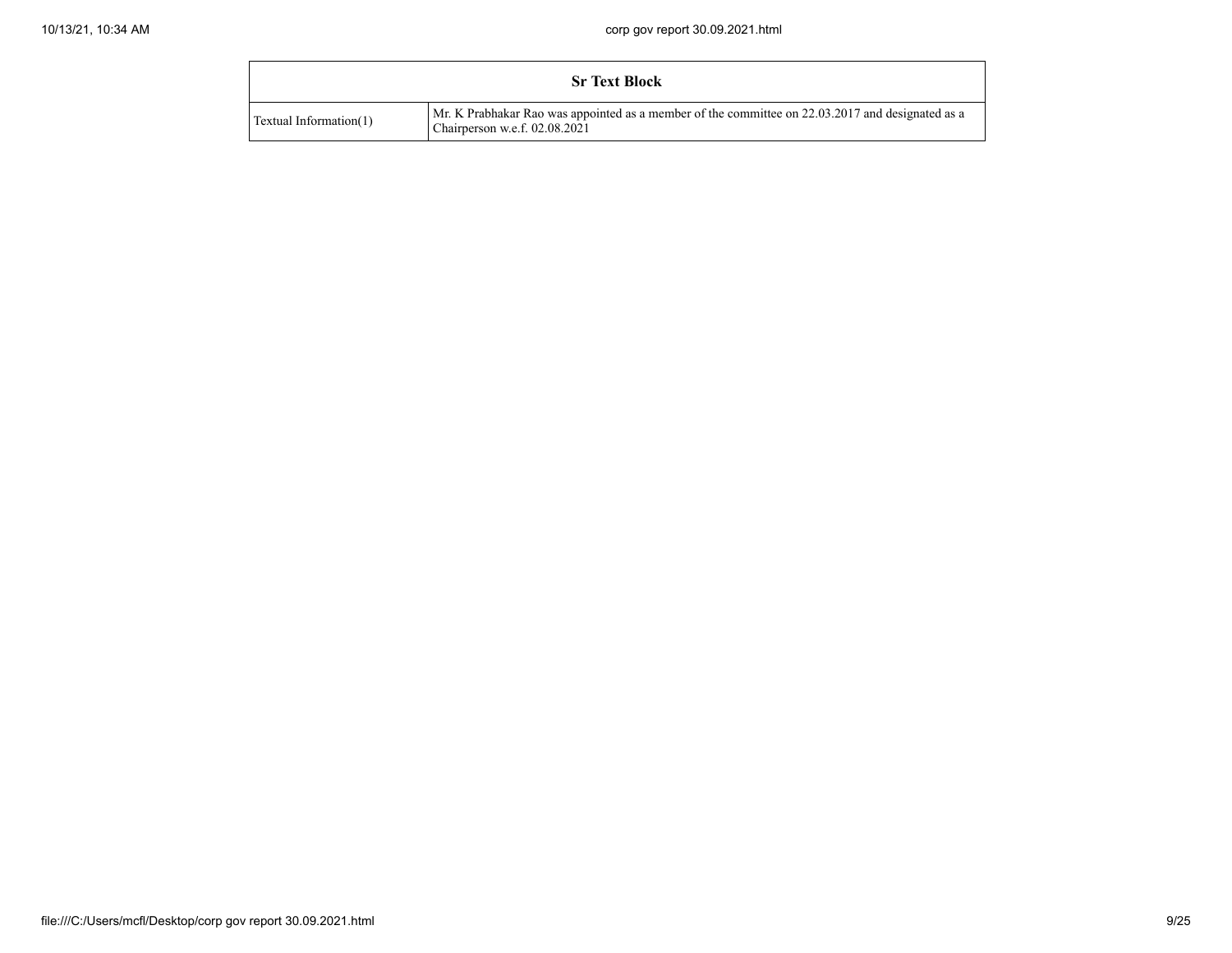|                | <b>Corporate Social Responsibility Committee</b>                                |                                    |                                                    |                      |                  |                              |  |  |  |  |  |  |
|----------------|---------------------------------------------------------------------------------|------------------------------------|----------------------------------------------------|----------------------|------------------|------------------------------|--|--|--|--|--|--|
|                | Whether the Corporate Social Responsibility Committee has a Regular Chairperson |                                    |                                                    |                      |                  |                              |  |  |  |  |  |  |
| <b>Sr</b>      | DIN<br>Number                                                                   | Name of Committee<br>members       | Date of<br>Appointment                             | Date of<br>Cessation | Remarks          |                              |  |  |  |  |  |  |
|                | Non-Executive - Independent<br><b>RITA MENON</b><br>00064714<br>Director        |                                    | Chairperson                                        | 29-07-2017           |                  | Textual<br>Information $(1)$ |  |  |  |  |  |  |
| $\overline{c}$ | 00253371                                                                        | <b>DA PRASANNA</b>                 | Non-Executive - Independent<br>Director            | Member               | $06 - 05 - 2016$ |                              |  |  |  |  |  |  |
| $\mathbf{3}$   | 00021965                                                                        | <b>N SURESH</b><br><b>KRISHNAN</b> | Non-Executive - Non<br><b>Independent Director</b> | Member               | 14-05-2019       | 16-09-2021                   |  |  |  |  |  |  |
| 4              | 00898513                                                                        | K PRABHAKAR<br>RAO                 | <b>Executive Director</b>                          | Member               | 29-07-2017       |                              |  |  |  |  |  |  |
|                | 03036747                                                                        | <b>SHUBHABRATA</b><br><b>SAHA</b>  | 16-09-2021                                         |                      |                  |                              |  |  |  |  |  |  |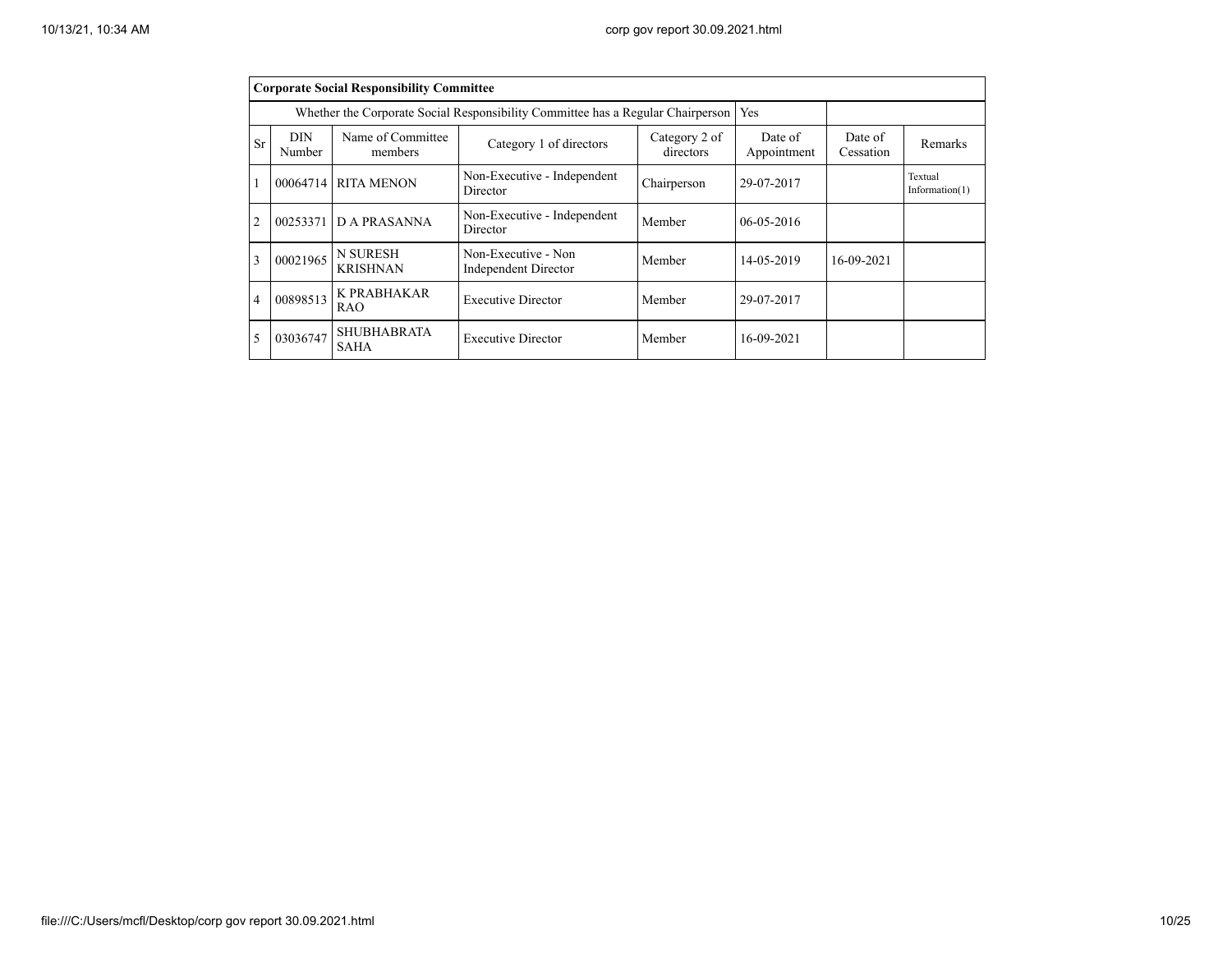|                        | <b>Sr Text Block</b>                                                                                                            |
|------------------------|---------------------------------------------------------------------------------------------------------------------------------|
| Textual Information(1) | Mrs. Rita Menon was appointed as a member of the committee on 29.07.2017 and designated as a<br>Chairperson w.e.f. $14.05.2019$ |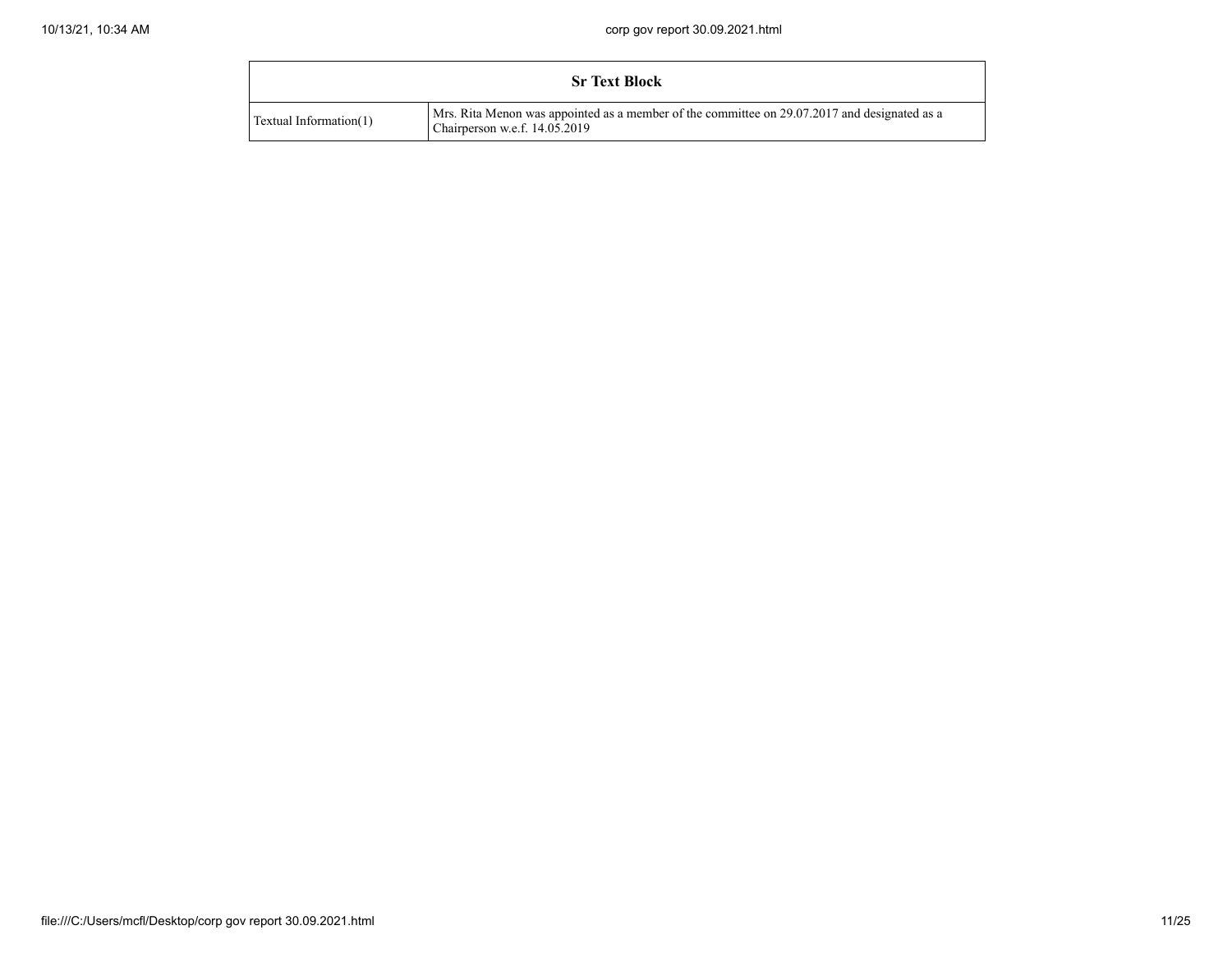| <b>Other Committee</b> |                                                                                                                                     |  |  |
|------------------------|-------------------------------------------------------------------------------------------------------------------------------------|--|--|
|                        | Sr   DIN Number   Name of Committee members   Name of other committee   Category 1 of directors   Category 2 of directors   Remarks |  |  |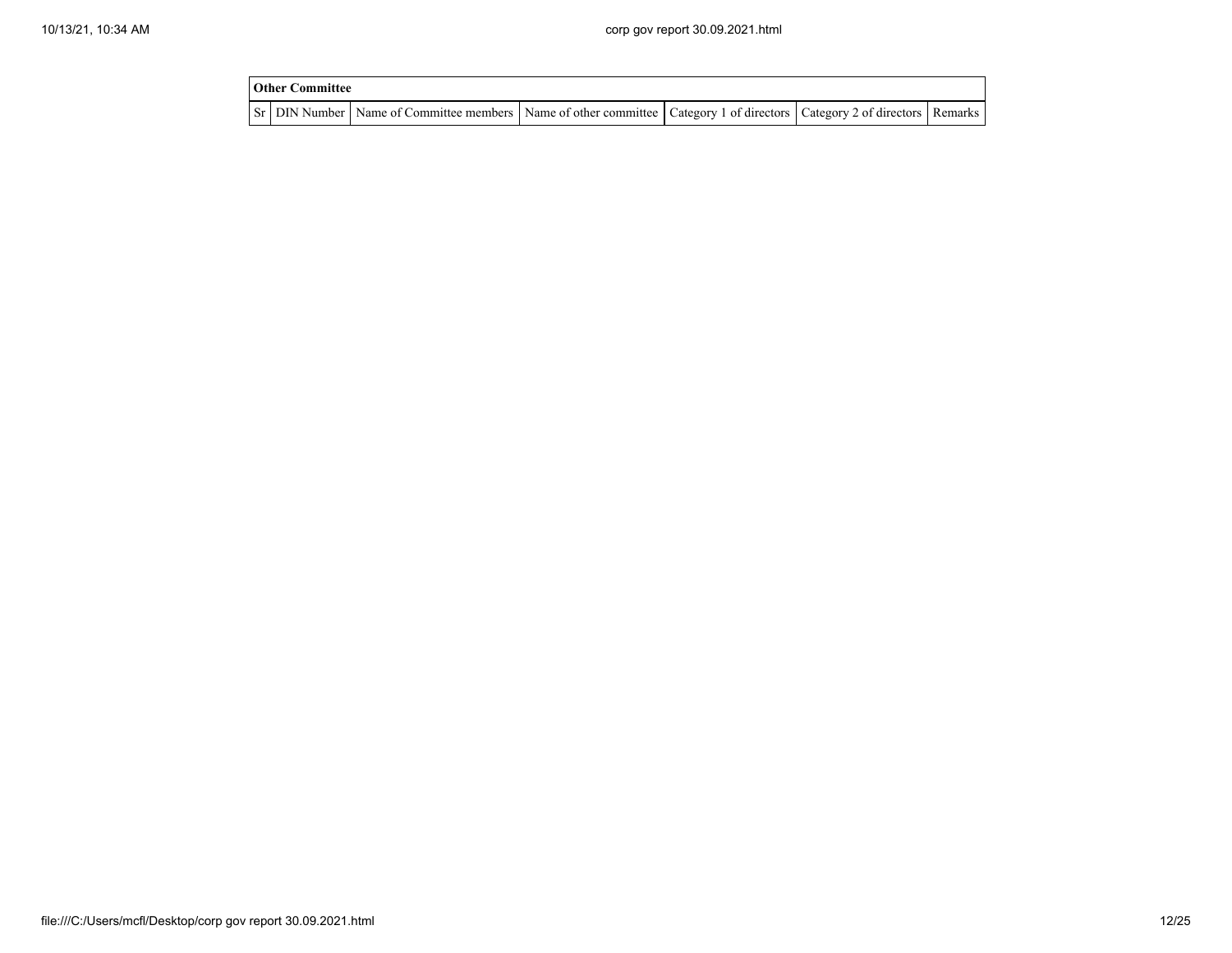|                | <b>Annexure 1</b>                                                   |                                                               |                                                                      |                                       |                                                     |                                                                                  |                                                                 |  |
|----------------|---------------------------------------------------------------------|---------------------------------------------------------------|----------------------------------------------------------------------|---------------------------------------|-----------------------------------------------------|----------------------------------------------------------------------------------|-----------------------------------------------------------------|--|
|                | <b>Annexure 1</b>                                                   |                                                               |                                                                      |                                       |                                                     |                                                                                  |                                                                 |  |
|                | <b>III. Meeting of Board of Directors</b>                           |                                                               |                                                                      |                                       |                                                     |                                                                                  |                                                                 |  |
|                | Disclosure of notes on meeting of board<br>of directors explanatory |                                                               |                                                                      |                                       |                                                     |                                                                                  |                                                                 |  |
| Sr             | $Date(s)$ of<br>meeting (if any)<br>in the previous<br>quarter      | $Date(s)$ of<br>meeting (if any)<br>in the current<br>quarter | Maximum gap<br>between any two<br>consecutive (in<br>number of days) | Notes for<br>not<br>providing<br>Date | Whether<br>requirement of<br>Quorum met<br>(Yes/No) | Number of Directors<br>present <sup>*</sup> (other than<br>Independent Director) | No. of<br>Independent<br>Directors<br>attending the<br>meeting* |  |
| 1              | 05-05-2021                                                          |                                                               |                                                                      |                                       | Yes                                                 | 3                                                                                | 3                                                               |  |
| $\overline{2}$ | 15-05-2021                                                          |                                                               | 9                                                                    |                                       | Yes                                                 | 3                                                                                | 3                                                               |  |
| 3              |                                                                     | 02-08-2021                                                    | 78                                                                   |                                       | Yes                                                 | 3                                                                                | 3                                                               |  |
| $\overline{4}$ |                                                                     | 16-09-2021                                                    | 44                                                                   |                                       | Yes                                                 | $\overline{2}$                                                                   | 3                                                               |  |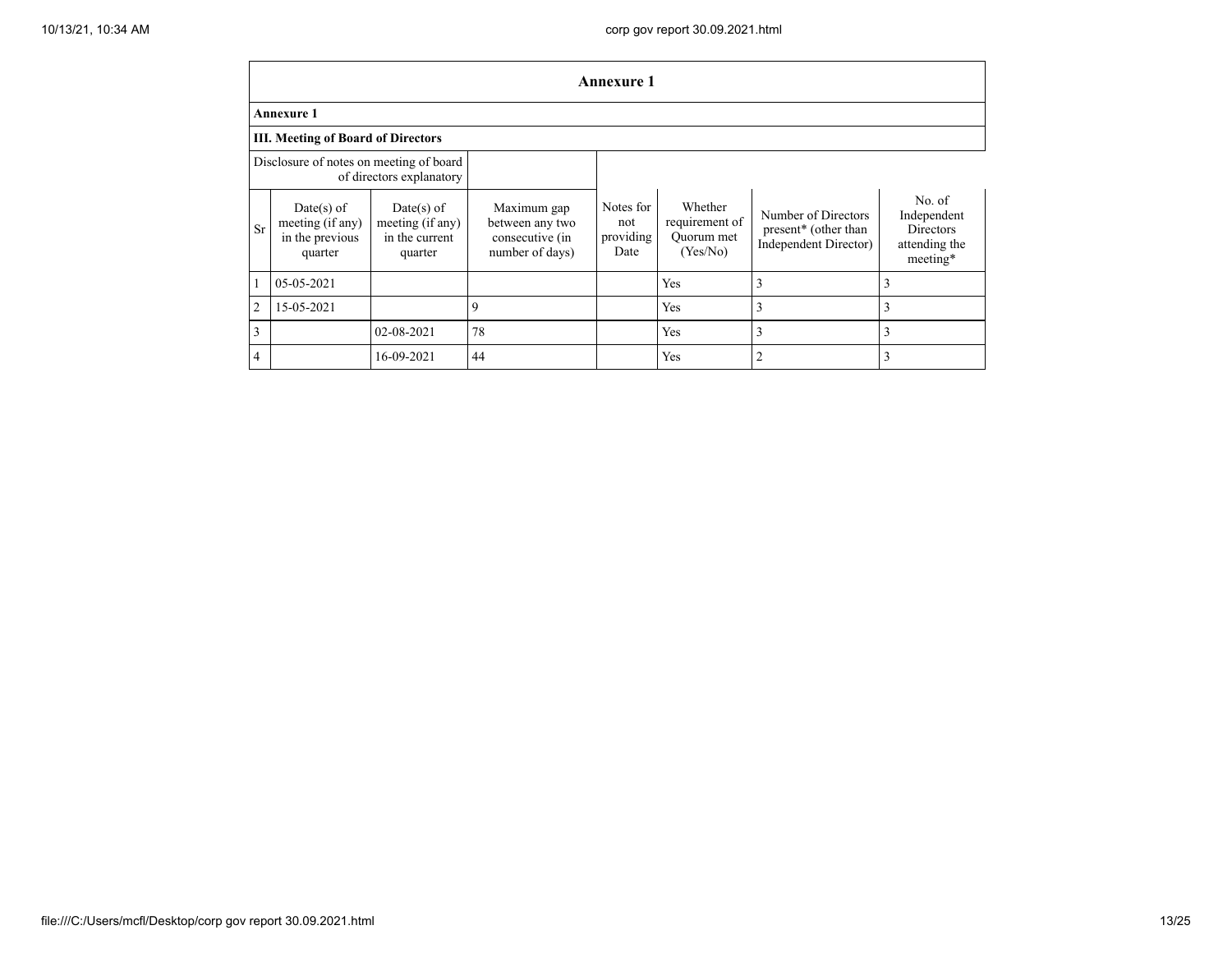|                | <b>Annexure 1</b>                                                                        |                                                                                                            |                                                                      |                               |                                       |                                                        |                                                                                                  |                                                                        |  |
|----------------|------------------------------------------------------------------------------------------|------------------------------------------------------------------------------------------------------------|----------------------------------------------------------------------|-------------------------------|---------------------------------------|--------------------------------------------------------|--------------------------------------------------------------------------------------------------|------------------------------------------------------------------------|--|
|                | <b>IV. Meeting of Committees</b>                                                         |                                                                                                            |                                                                      |                               |                                       |                                                        |                                                                                                  |                                                                        |  |
|                | Textual<br>Disclosure of notes on meeting of committees explanatory<br>Information $(1)$ |                                                                                                            |                                                                      |                               |                                       |                                                        |                                                                                                  |                                                                        |  |
| <b>Sr</b>      | Name of<br>Committee                                                                     | $Date(s)$ of meeting (Enter<br>dates of Previous quarter<br>and Current quarter in<br>chronological order) | Maximum gap<br>between any two<br>consecutive (in<br>number of days) | Name of<br>other<br>committee | Reson for<br>not<br>providing<br>date | Whether<br>requirement<br>of Ouorum<br>met<br>(Yes/No) | Number of<br><b>Directors</b><br>present <sup>*</sup> (other<br>than<br>Independent<br>Director) | No. of<br>Independent<br><b>Directors</b><br>attending the<br>meeting* |  |
| 1              | Audit<br>Committee                                                                       | 05-05-2021                                                                                                 |                                                                      |                               |                                       | Yes                                                    | $\Omega$                                                                                         | 3                                                                      |  |
| $\overline{2}$ | Audit<br>Committee                                                                       | 15-05-2021                                                                                                 | 9                                                                    |                               |                                       | Yes                                                    | $\mathbf{0}$                                                                                     | $\overline{3}$                                                         |  |
| 3              | Audit<br>Committee                                                                       | 02-08-2021                                                                                                 | 78                                                                   |                               |                                       | Yes                                                    | $\Omega$                                                                                         | 3                                                                      |  |
| $\overline{4}$ | Nomination<br>and<br>remuneration<br>committee                                           | 04-05-2021                                                                                                 |                                                                      |                               |                                       | Yes                                                    | -1                                                                                               | $\overline{2}$                                                         |  |
| 5              | Nomination<br>and<br>remuneration<br>committee                                           | 02-08-2021                                                                                                 |                                                                      |                               |                                       | Yes                                                    | 1                                                                                                | $\overline{2}$                                                         |  |
| 6              | Nomination<br>and<br>remuneration<br>committee                                           | 16-09-2021                                                                                                 |                                                                      |                               |                                       | Yes                                                    | -1                                                                                               | $\overline{2}$                                                         |  |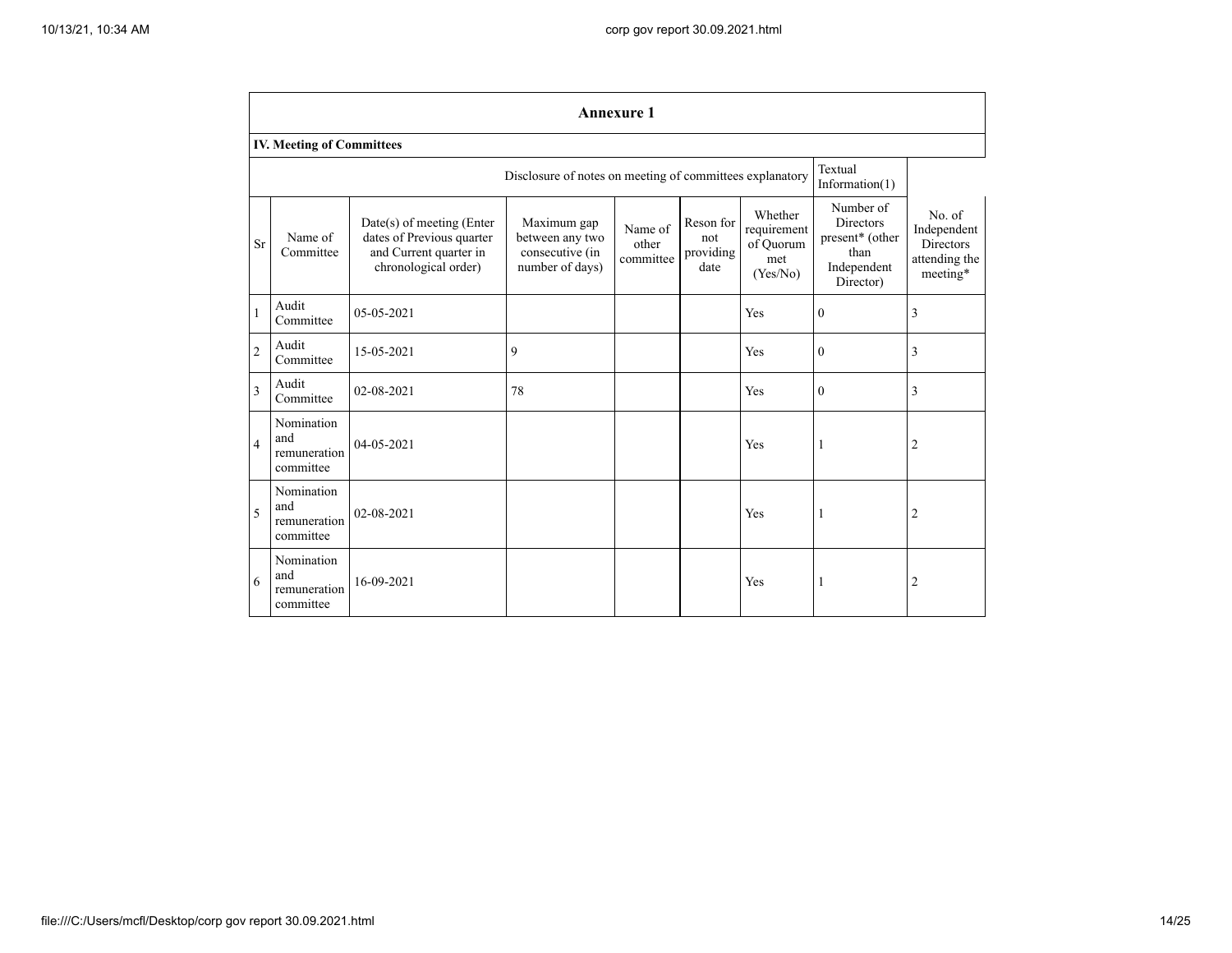|           | <b>Annexure 1</b>                |                                                                                                            |                                                                      |                               |                                         |                                                        |                                                                                                  |                                                                        |
|-----------|----------------------------------|------------------------------------------------------------------------------------------------------------|----------------------------------------------------------------------|-------------------------------|-----------------------------------------|--------------------------------------------------------|--------------------------------------------------------------------------------------------------|------------------------------------------------------------------------|
|           | <b>IV. Meeting of Committees</b> |                                                                                                            |                                                                      |                               |                                         |                                                        |                                                                                                  |                                                                        |
| <b>Sr</b> | Name of<br>Committee             | $Date(s)$ of meeting (Enter<br>dates of Previous quarter<br>and Current quarter in<br>chronological order) | Maximum gap<br>between any two<br>consecutive (in<br>number of days) | Name of<br>other<br>committee | Reson for<br>not<br>providing  <br>date | Whether<br>requirement<br>of Quorum<br>met<br>(Yes/No) | Number of<br><b>Directors</b><br>present <sup>*</sup> (other<br>than<br>Independent<br>Director) | No. of<br>Independent<br><b>Directors</b><br>attending the<br>meeting* |
|           | Risk<br>Management<br>Committee  | 02-08-2021                                                                                                 |                                                                      |                               |                                         | Yes                                                    |                                                                                                  |                                                                        |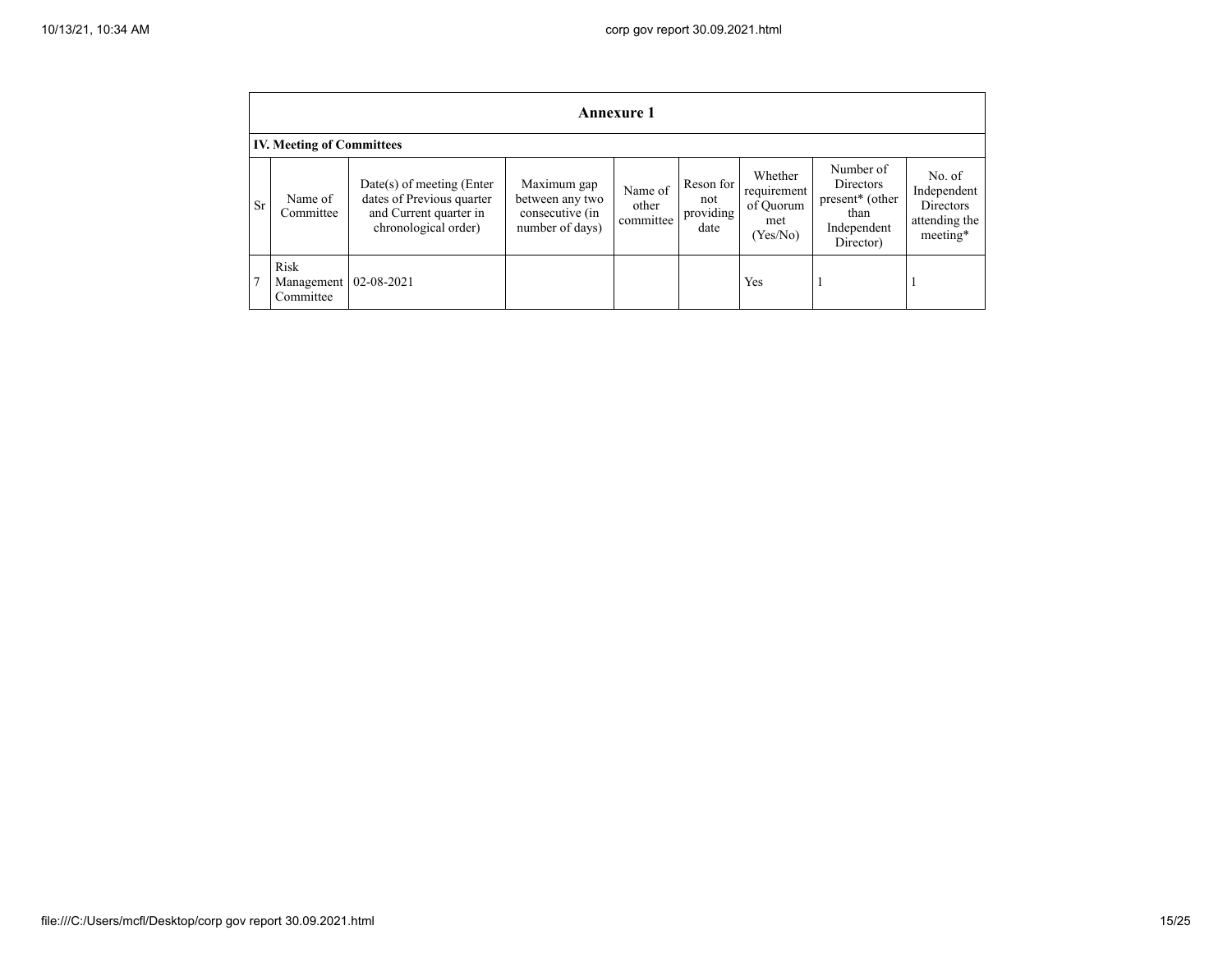| <b>Text Block</b>      |                                                                                                                                                                                                                                                                   |  |  |  |
|------------------------|-------------------------------------------------------------------------------------------------------------------------------------------------------------------------------------------------------------------------------------------------------------------|--|--|--|
| Textual Information(1) | Note on meeting of Risk Management Committee:<br>Date of meeting held in the current quarter: 02-08-2021<br>Number of Members present including non board member (other than Independent Director): 2<br>Number of Independent Directors attending the meeting: 1 |  |  |  |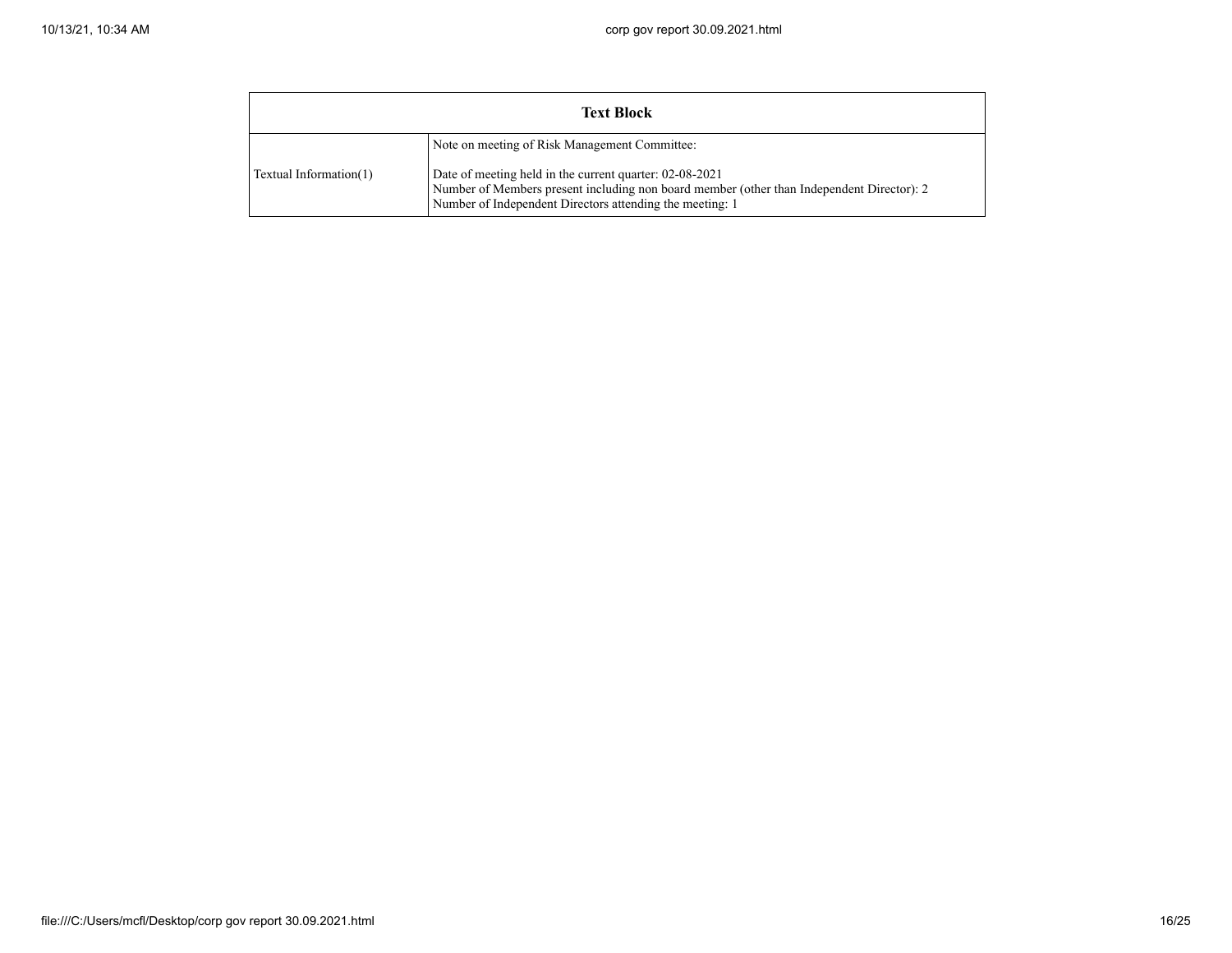|           | Annexure 1                                                                                                |                                  |                                                                    |  |  |  |
|-----------|-----------------------------------------------------------------------------------------------------------|----------------------------------|--------------------------------------------------------------------|--|--|--|
|           | V. Related Party Transactions                                                                             |                                  |                                                                    |  |  |  |
| <b>Sr</b> | Subject                                                                                                   | Compliance status<br>(Yes/No/NA) | If status is "No" details of non-<br>compliance may be given here. |  |  |  |
|           | Whether prior approval of audit committee obtained                                                        | Yes                              |                                                                    |  |  |  |
| 2         | Whether shareholder approval obtained for material RPT                                                    | NA                               |                                                                    |  |  |  |
|           | Whether details of RPT entered into pursuant to omnibus approval<br>have been reviewed by Audit Committee | Yes                              |                                                                    |  |  |  |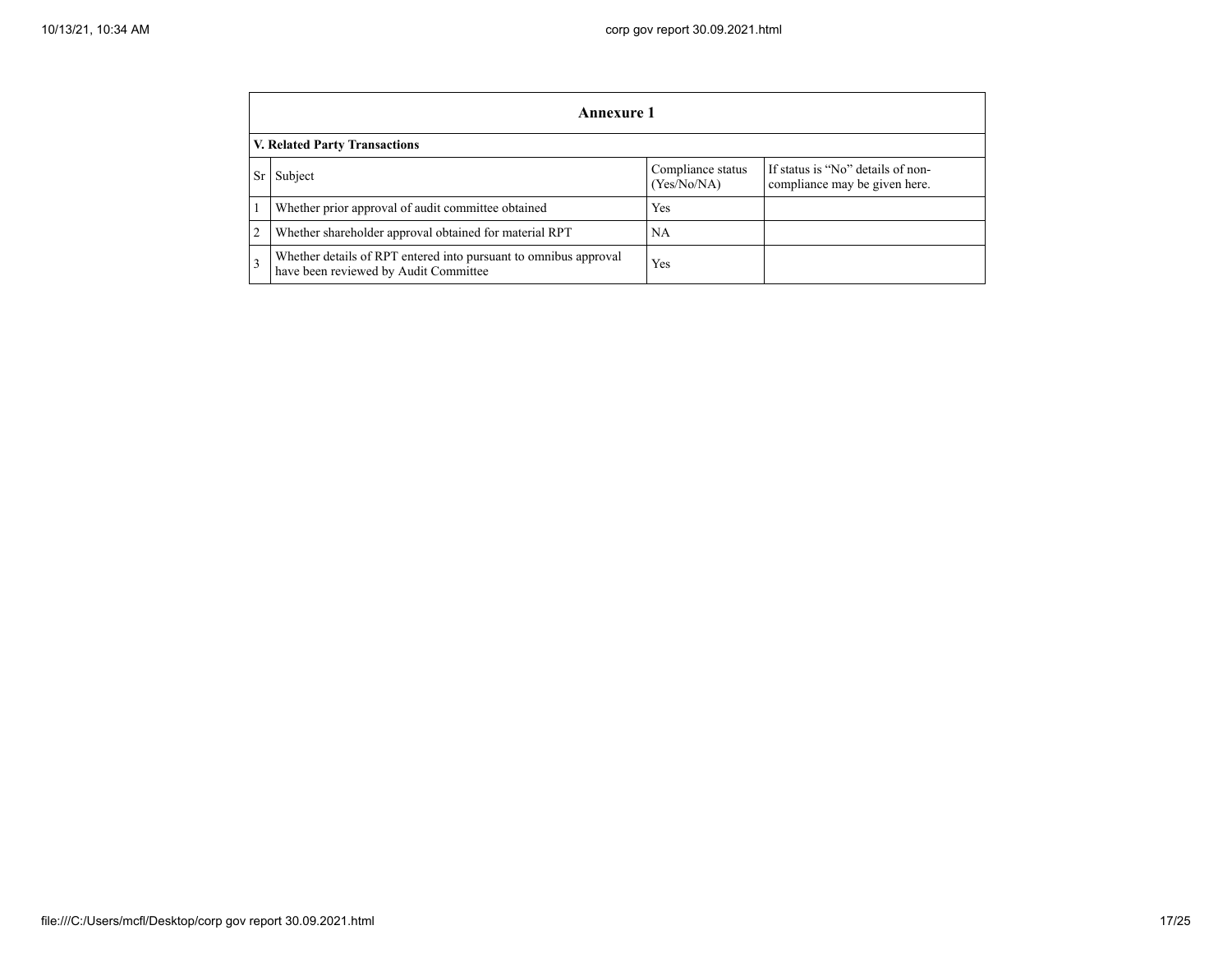|                | Annexure 1                                                                                                                                                                                                      |                               |  |  |  |  |
|----------------|-----------------------------------------------------------------------------------------------------------------------------------------------------------------------------------------------------------------|-------------------------------|--|--|--|--|
|                | <b>VI. Affirmations</b>                                                                                                                                                                                         |                               |  |  |  |  |
| <b>Sr</b>      | Subject                                                                                                                                                                                                         | Compliance<br>status (Yes/No) |  |  |  |  |
| 1              | The composition of Board of Directors is in terms of SEBI (Listing obligations and disclosure requirements)<br>Regulations, 2015                                                                                | Yes                           |  |  |  |  |
| $\overline{c}$ | The composition of the following committees is in terms of SEBI(Listing obligations and disclosure requirements)<br>Regulations, 2015 a. Audit Committee                                                        | Yes                           |  |  |  |  |
| 3              | The composition of the following committees is in terms of SEBI(Listing obligations and disclosure requirements)<br>Regulations, 2015. b. Nomination & remuneration committee                                   | Yes                           |  |  |  |  |
| $\overline{4}$ | The composition of the following committees is in terms of SEBI(Listing obligations and disclosure requirements)<br>Regulations, 2015. c. Stakeholders relationship committee                                   | Yes                           |  |  |  |  |
| 5              | The composition of the following committees is in terms of SEBI(Listing obligations and disclosure requirements)<br>Regulations, 2015. d. Risk management committee (applicable to the top 500 listed entities) | Yes                           |  |  |  |  |
| 6              | The committee members have been made aware of their powers, role and responsibilities as specified in SEBI<br>(Listing obligations and disclosure requirements) Regulations, 2015.                              | Yes                           |  |  |  |  |
| $\overline{7}$ | The meetings of the board of directors and the above committees have been conducted in the manner as specified in<br>SEBI (Listing obligations and disclosure requirements) Regulations, 2015.                  | Yes                           |  |  |  |  |
| 8              | This report and/or the report submitted in the previous quarter has been placed before Board of Directors.                                                                                                      | Yes                           |  |  |  |  |
| 9              | Any comments/observations/advice of Board of Directors may be mentioned here:                                                                                                                                   | Textual<br>Information $(1)$  |  |  |  |  |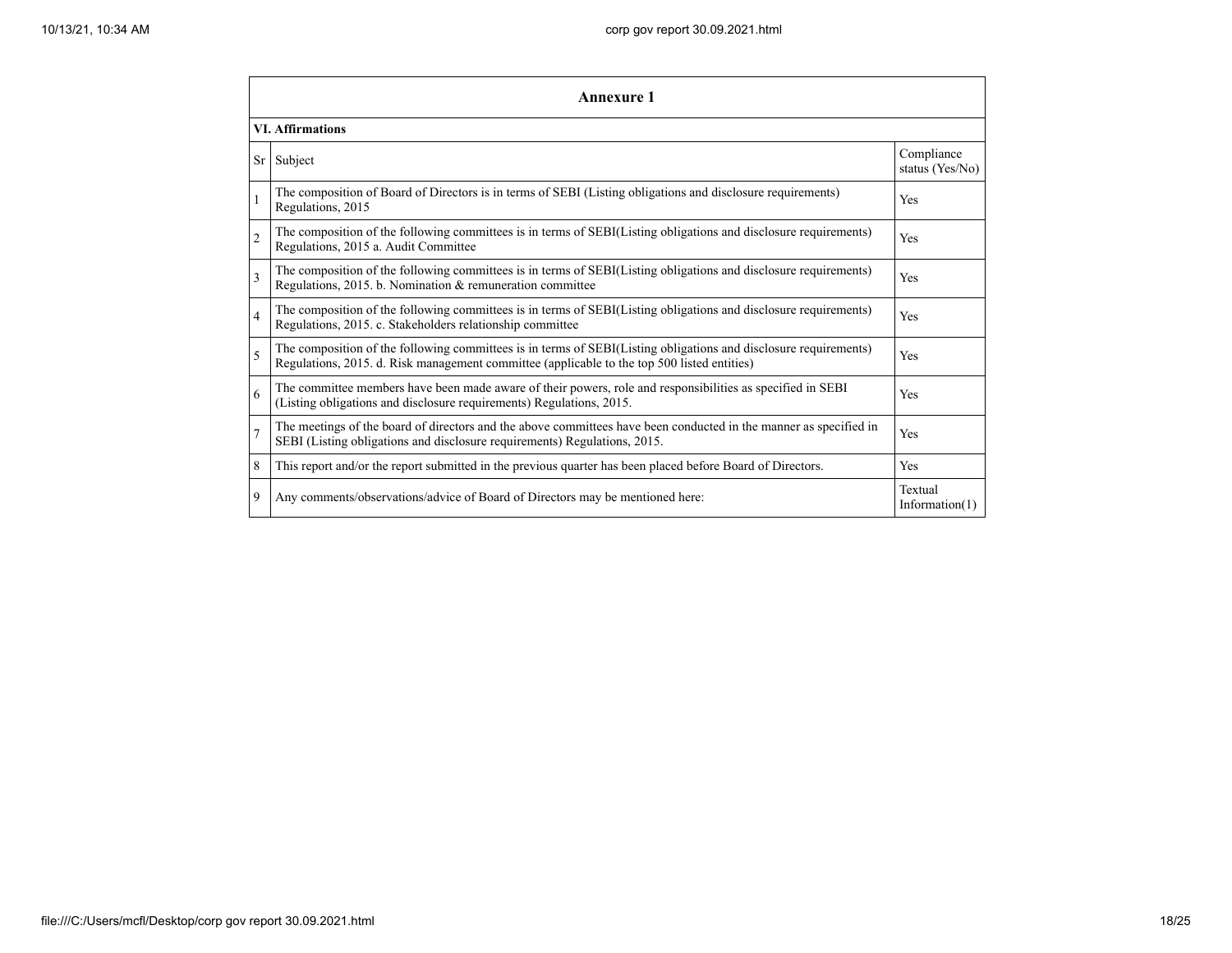$\blacksquare$ 

|      | <b>Annexure 1</b> |                                          |  |  |  |
|------|-------------------|------------------------------------------|--|--|--|
| ∣ Sr | Subject           | Compliance status                        |  |  |  |
|      | Name of signatory | Vijayamahantesh Khannur                  |  |  |  |
|      | Designation       | Company Secretary and Compliance Officer |  |  |  |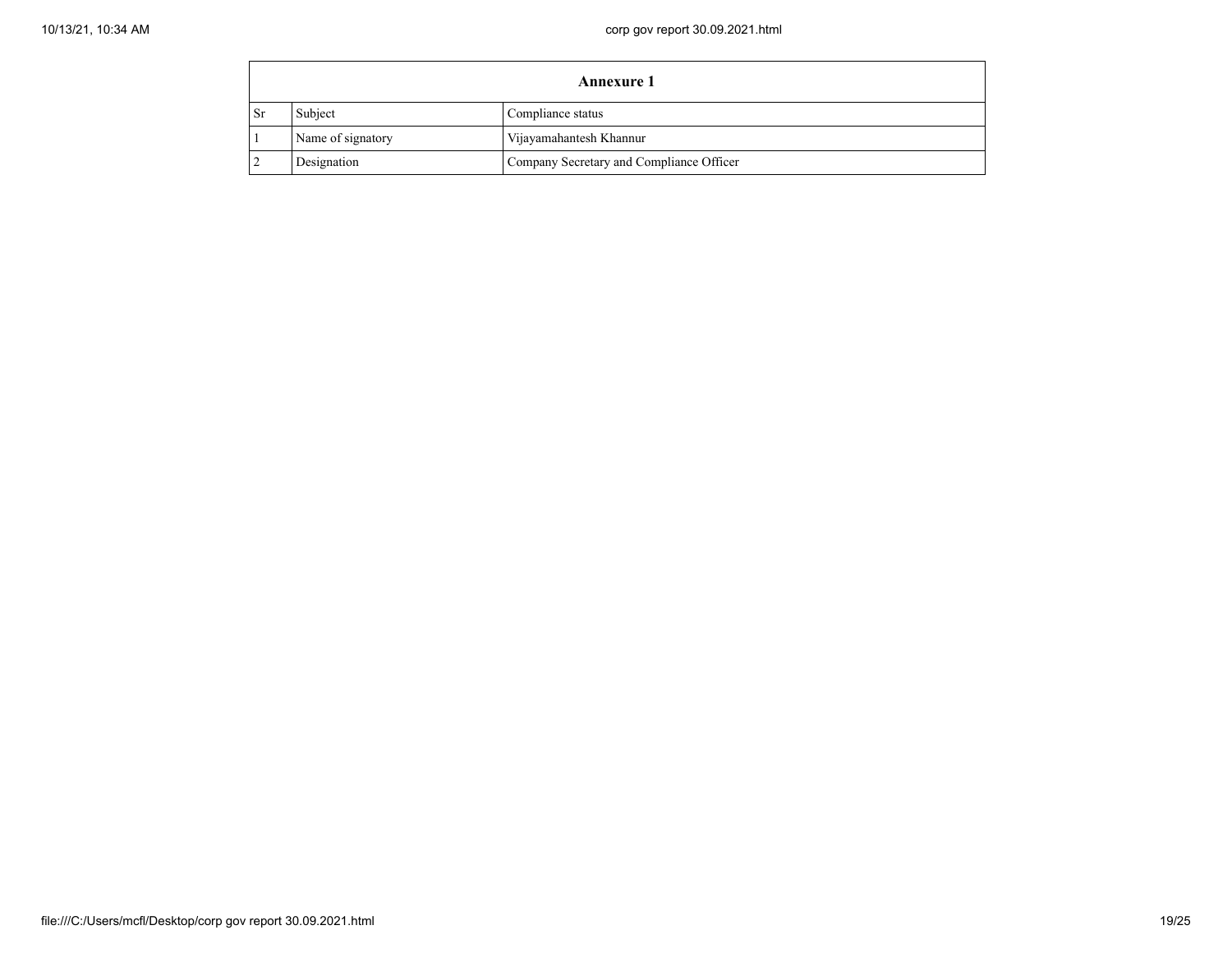|                        | <b>Text Block</b>                                                                                                                                                                      |
|------------------------|----------------------------------------------------------------------------------------------------------------------------------------------------------------------------------------|
|                        | Note for Sl. No. 5.d                                                                                                                                                                   |
| Textual Information(1) | Our Company is in top 1000 companies list as per market capitalisation as on 31.03.2021. Hence, Risk<br>Management Committee is applicable to the Company as per the Regulation 21(5). |
|                        | In XBRL excel utility file of Corporate Governance in Annexure 1- Affirmations point 5.d, Its<br>mentioned as Risk Management Committee is applicable to top 500 listed entities.      |
|                        | As our Company fall under Top 1000 and Risk Management Committee is applicable, we have selected<br><b>YES</b>                                                                         |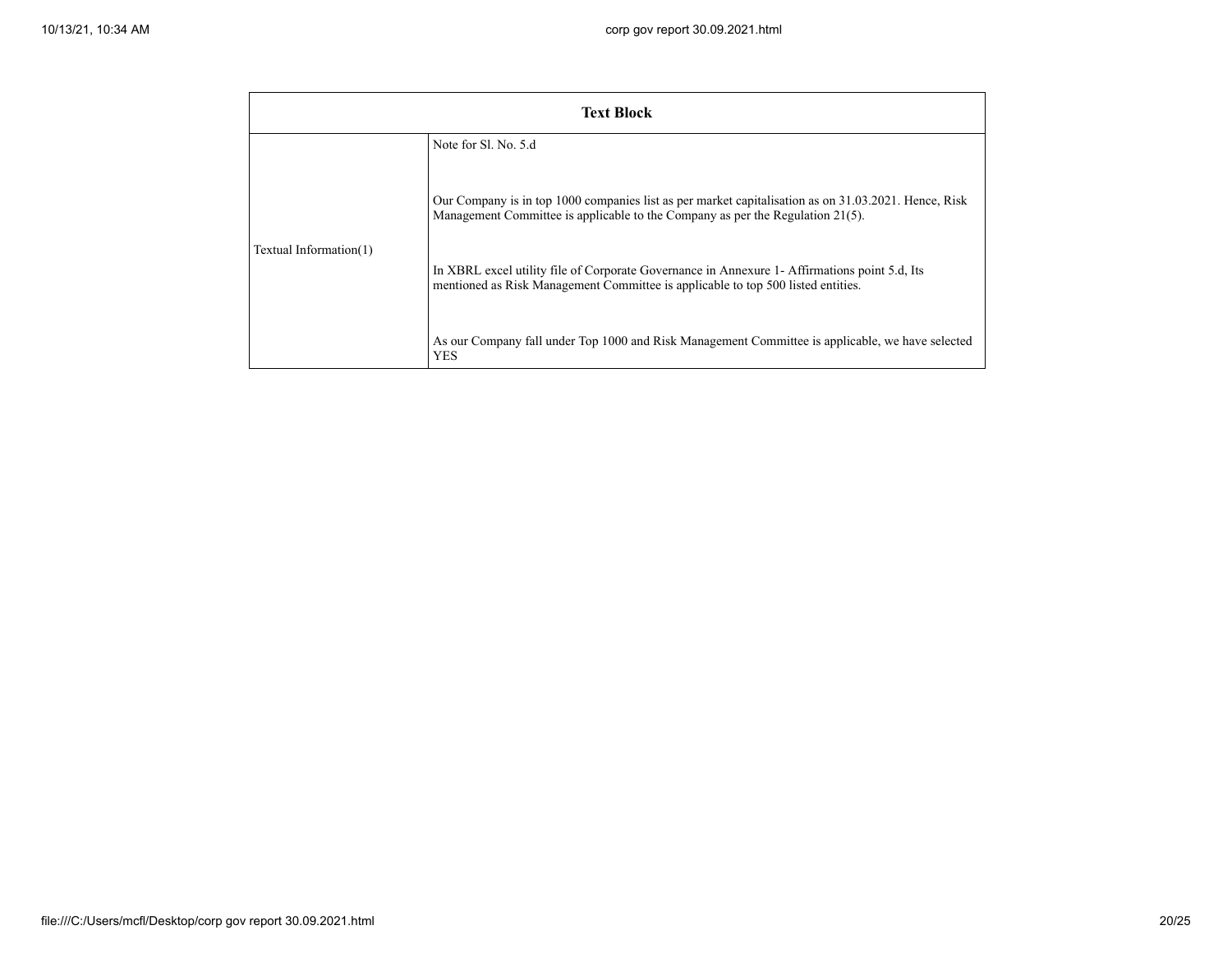|                | <b>Annexure III</b>                                                                                                                                                                  |                                              |                                     |                                                                      |  |  |
|----------------|--------------------------------------------------------------------------------------------------------------------------------------------------------------------------------------|----------------------------------------------|-------------------------------------|----------------------------------------------------------------------|--|--|
|                | <b>III.</b> Affirmations                                                                                                                                                             |                                              |                                     |                                                                      |  |  |
| <b>Sr</b>      | Particulars                                                                                                                                                                          | Regulation<br>Number                         | Compliance<br>status<br>(Yes/No/NA) | If status is "No" details of<br>non-compliance may be<br>given here. |  |  |
|                | Copy of the annual report including balance sheet, profit and loss account,<br>directors report, corporate governance report, business responsibility<br>report displayed on website | 46(2)                                        | Yes                                 |                                                                      |  |  |
| $\overline{2}$ | Presence of Chairperson of Audit Committee at the Annual General<br>Meeting                                                                                                          | 18(1)(d)                                     | Yes                                 |                                                                      |  |  |
| $\mathbf{3}$   | Presence of Chairperson of the nomination and remuneration committee at<br>the annual general meeting                                                                                | 19(3)                                        | Yes                                 |                                                                      |  |  |
| $\overline{4}$ | Presence of Chairperson of the Stakeholder Relationship committee at the<br>annual general meeting                                                                                   | 20(3)                                        | Yes                                 |                                                                      |  |  |
| 5              | Whether "Corporate Governance Report" disclosed in Annual Report                                                                                                                     | $34(3)$ read with<br>para C of<br>Schedule V | <b>Yes</b>                          |                                                                      |  |  |
|                | Any other information to be provided                                                                                                                                                 |                                              |                                     |                                                                      |  |  |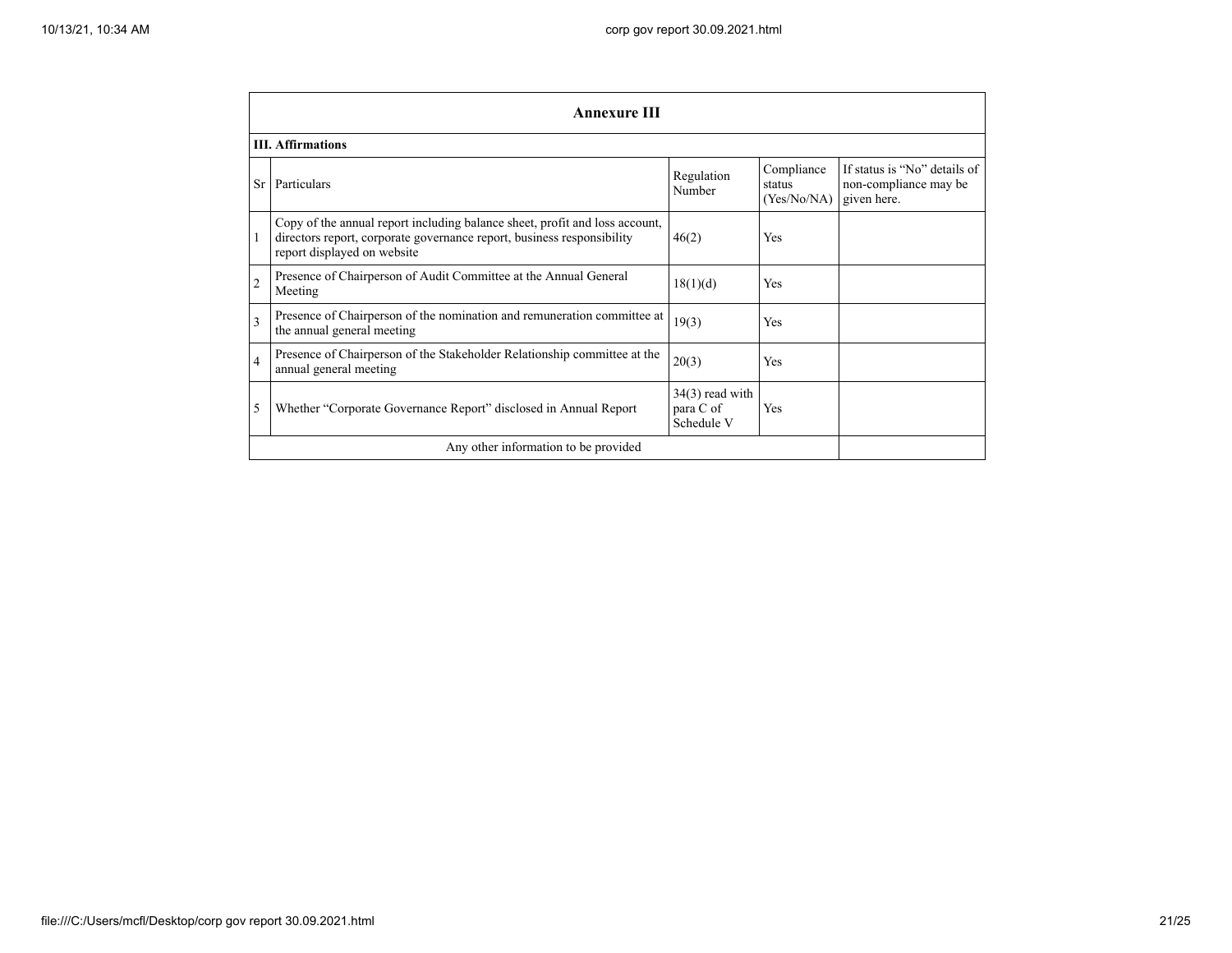$\mathbf{r}$ 

| Annexure III      |                                          |  |  |
|-------------------|------------------------------------------|--|--|
| Name of signatory | Vijayamahantesh Khannur                  |  |  |
| Designation       | Company Secretary and Compliance Officer |  |  |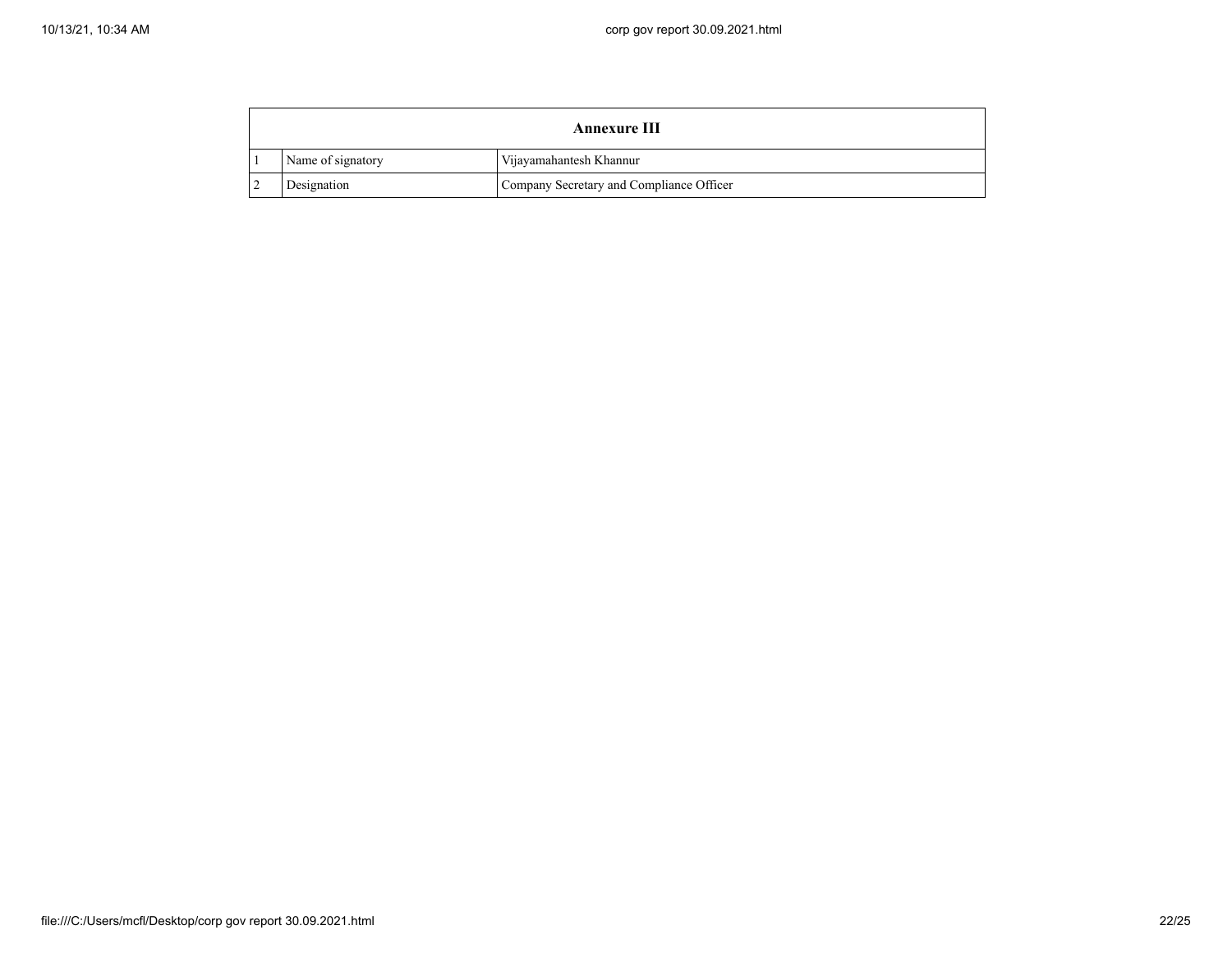| <b>Additional Half yearly Disclosure</b>               |                |  |  |  |  |  |
|--------------------------------------------------------|----------------|--|--|--|--|--|
| Applicability of disclosure                            | Not Applicable |  |  |  |  |  |
| Reason for Non Applicability<br>Textual Information(1) |                |  |  |  |  |  |